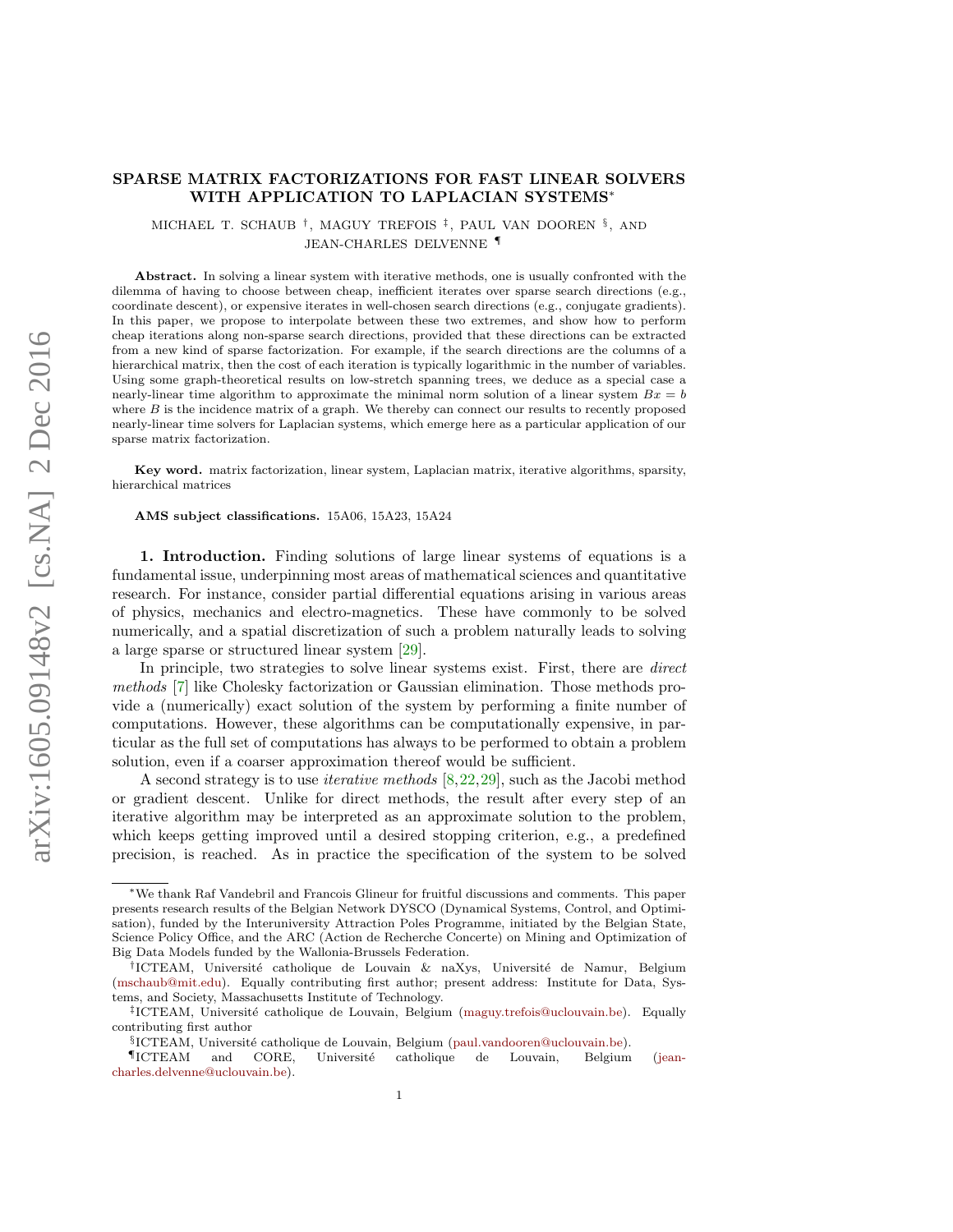is hardly ever exact, this ability to stop at suitable approximate solutions renders iterative methods generally less costly in terms of running time. For instance, the complexity of direct Gaussian elimination for a system of size n is  $\mathcal{O}(n^3)$ . In contrast, the iterative Jacobi method takes only  $\mathcal{O}(Nn^2)$  time. Here, N is the number of iterations needed, which can usually be kept small.

However, when the system size  $n$  is very large, effectively all classical direct and iterative methods become computationally prohibitive, unless the matrix is known to have a special structure (banded, Toeplitz, semiseparable, etc.). Methods which provide faster means for solving linear systems are thus highly demanded.

1.1. Background and Related work. The success of any iterative update scheme in solving a linear system depends on two intertwined factors. On the one hand, we would like to design our iterations such that each update brings us as close as possible to the true solution. On the other hand, we would like to make each iteration computationally as cheap as possible.

Let us initially consider the first of these two objectives here. Trivially, the update that would bring us closest to the true solution entails finding the correct solution directly, and thus requires only one iteration. However, this is clearly not feasible, if our initial problem evaded direct solution methods. A more realistic scheme, aiming to bring us as close as possible to the desired solution would be conjugate gradient descent, which tries to find good search directions at each step using gradient information. The downside of an approach like gradient descent is that each step can be computationally very costly, e.g., as in general all coordinates have to be updated at each step.

This bring us back to the second objective mentioned above: making each iteration as computationally cheap as possible. On this end of the methodological spectrum there are approaches like (canonical) coordinate descent. Here the idea is to keep the updates very sparse and only update one (or a small number of  $k$ ) coordinates at a time, thereby facilitating cheap iterations. However, as this imposes quite strong restrictions on the allowed search directions, this results in general in a large number of iterations needed, possibly outweighing the gain in computational complexity for each iteration.

Recently, Spielman and Teng [\[23\]](#page-18-3) provided a seminal contribution and showed that one can construct iterative algorithms to solve symmetric, diagonally dominant (SDD) systems in nearly-linear running time. Here, nearly-linear refers to a complexity of the form  $\mathcal{O}(\ell \log^c \ell \log(\varepsilon^{-1}))$ , where  $\ell$  is the number of nonzero entries in the system matrix, c is an arbitrary positive constant, and  $\varepsilon$  is a desired accuracy to be reached. These results have been further improved and simplified in the last decade [\[6,](#page-18-4)[15](#page-18-5)[–18,](#page-18-6)[20\]](#page-18-7), and there is now a substantial literature on solving SDD systems effectively in nearly-linear time. Interestingly, all these algorithms follow essentially the same paradigm. The problem is first reduced to solving a system of the form  $Lx = b$ , where L is the Laplacian matrix of an undirected graph. The Laplacian system is then solved efficiently using graph theoretic techniques.

1.2. Main contributions. We provide a sparse matrix factorization that enables the construction of fast iterative algorithms. Namely, using our k-sparse matrix factorization allows for cheap iterative updates in efficient directions.

The key question we address is in how far cheap, coordinate descent like updates can also be performed in more flexible search directions. As we show in the following the answer is indeed affirmative. If the iterative updates are performed along directions  $q_i$  that can be assembled into a k-sparse decomposable matrix  $Q = [q_1, \ldots, q_n]$ ,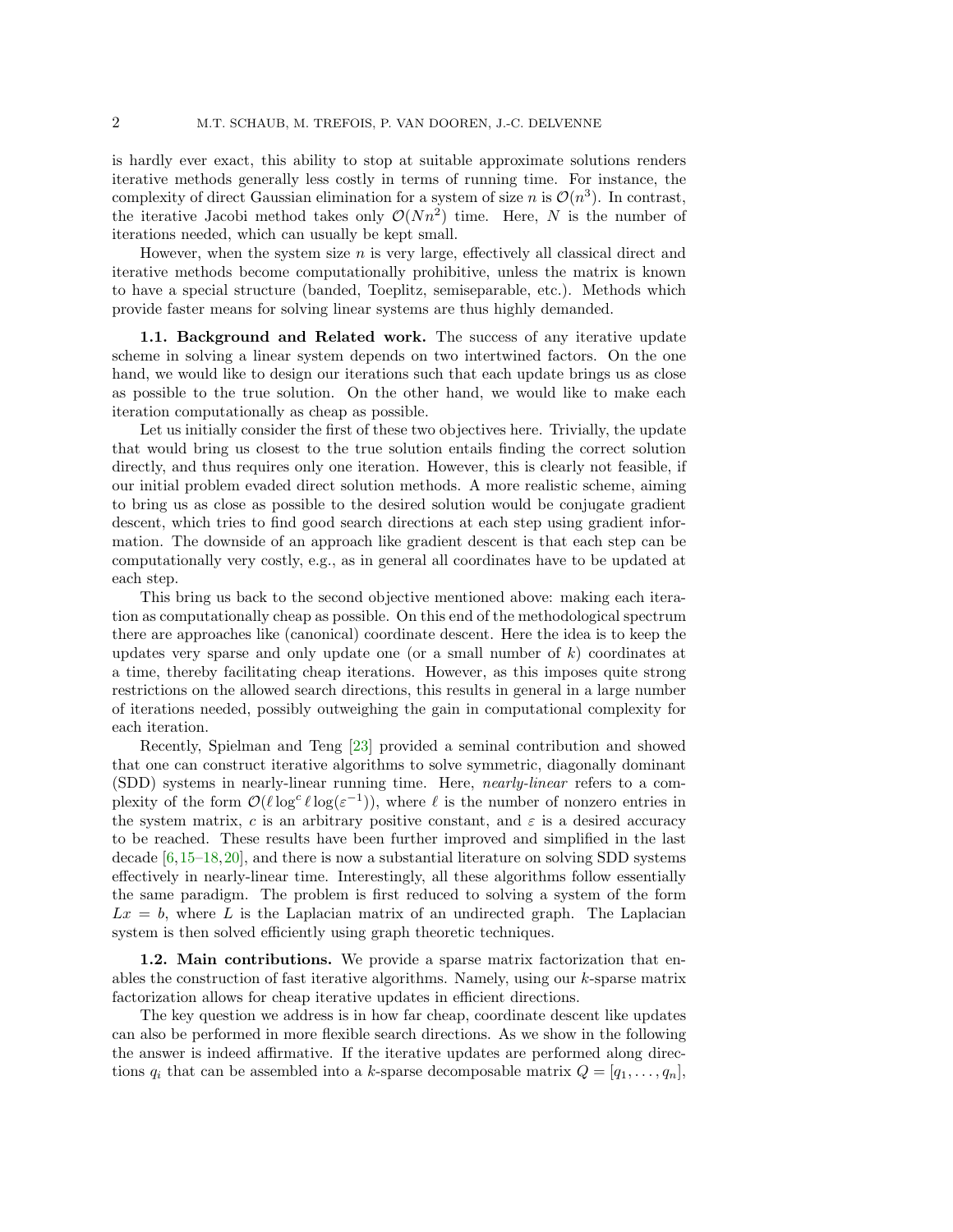then we can always perform cheap iterative updates, despite the fact that the search direction may not have sparse support, i.e.,  $Q$  might be a dense matrix. This significantly enlarges the array of possible search directions and paves the way for efficient algorithms that can benefit from both cheap updates and well-chosen search directions.

Remarkably our k-sparse factorization is applicable for a variety of matrices with seemingly disparate structures. In particular, we can design iterative algorithms for sparse, hierarchical, semiseparable, or Laplacian matrices, with a complexity similar to specially tailored algorithm for those respective classes. In the case of Laplacian systems (and therefore all SDD systems through the usual reduction), our approach differs from previous work in that we take a different, matrix-theoretic approach, rather than relying purely on graph-theoretic machinery to achieve a nearly-linear complexity. Finally, we show that this algorithm can be applied to solve Laplacian systems in nearly linear time, thereby establishing a connection to the previous literature. Rather than emphasizing one particular application and providing detailed simulations for our algorithms, the focus of the present paper is on the theoretical development of a new sparse matrix factorization and its algebraic properties, which may then be used in different contexts.

Note that both sparse and dense systems are in principle amenable for a  $k$ -sparse decomposition. Therefore, in principle, the target systems for our k-sparse matrix factorization and the associated iterative solution strategy may be dense or sparse. For instance, Laplacian systems, which serve as our final application example in this paper, are typically sparse systems. Nevertheless, the theory developed is equally applicable to dense systems as will become apparent when discussing hierarchical matrices. Of course, in the case of very large dense systems, one may have to find efficient representations or approximations for storing such data (e.g., using hierarchical matrices  $[12,13]$  $[12,13]$ , or semiseparable matrices  $[27,28]$  $[27,28]$ ). This is a challenge in its own right, not addressed in the present manuscript.

1.3. Outline of the paper. In Section 2, we first review some preliminaries for iteratively solving linear systems and set up some notation In Section 3, we then motivate and define our k-sparse matrix factorization. We highlight some properties of this factorization and show how it enables an iteration of the form [\(2\)](#page-3-0) to be computed in  $\mathcal{O}(k)$  time. We then discuss, how these cheap iterations can be utilized to construct fast iterative solvers for linear systems. In Section 4, we review several examples of ksparsely factorizable matrices, including some sparse matrices, hierarchical matrices, semi-separable matrices, as well as the incidence matrices of trees. Of particular interest here are hierarchical matrices  $[4, 11, 12]$  $[4, 11, 12]$  $[4, 11, 12]$  $[4, 11, 12]$  $[4, 11, 12]$ , which are an example of k-sparse factorizable matrices for which k does not depend on the size of the matrix. In Section 5, we present fast iterative solvers for systems of hierarchical matrices, based on k-sparse decompositions. In Section 6 we then show how similar techniques can be applied if the system matrix is the incidence matrix of a graph, and how this naturally leads to an algorithm for solving a Laplacian system in nearly-linear time. Section 7 concludes the paper and discusses possible avenues for future work. To improve readability, some technical proofs are reported in the appendix.

<span id="page-2-0"></span>2. Preliminaries. For simplicity of notation we will consider only real vectors and matrices, although generalizations to the complex case are straightforward. In the sequel, the index variable  $t$  will be reserved to denote the  $t$ -th iterate of a vector  $(x, \text{ or } y \text{ respectively})$ . Otherwise, an indexed vector  $v_i$  is to be interpreted as the ith column vector of a set of column vectors (usually associated with a corresponding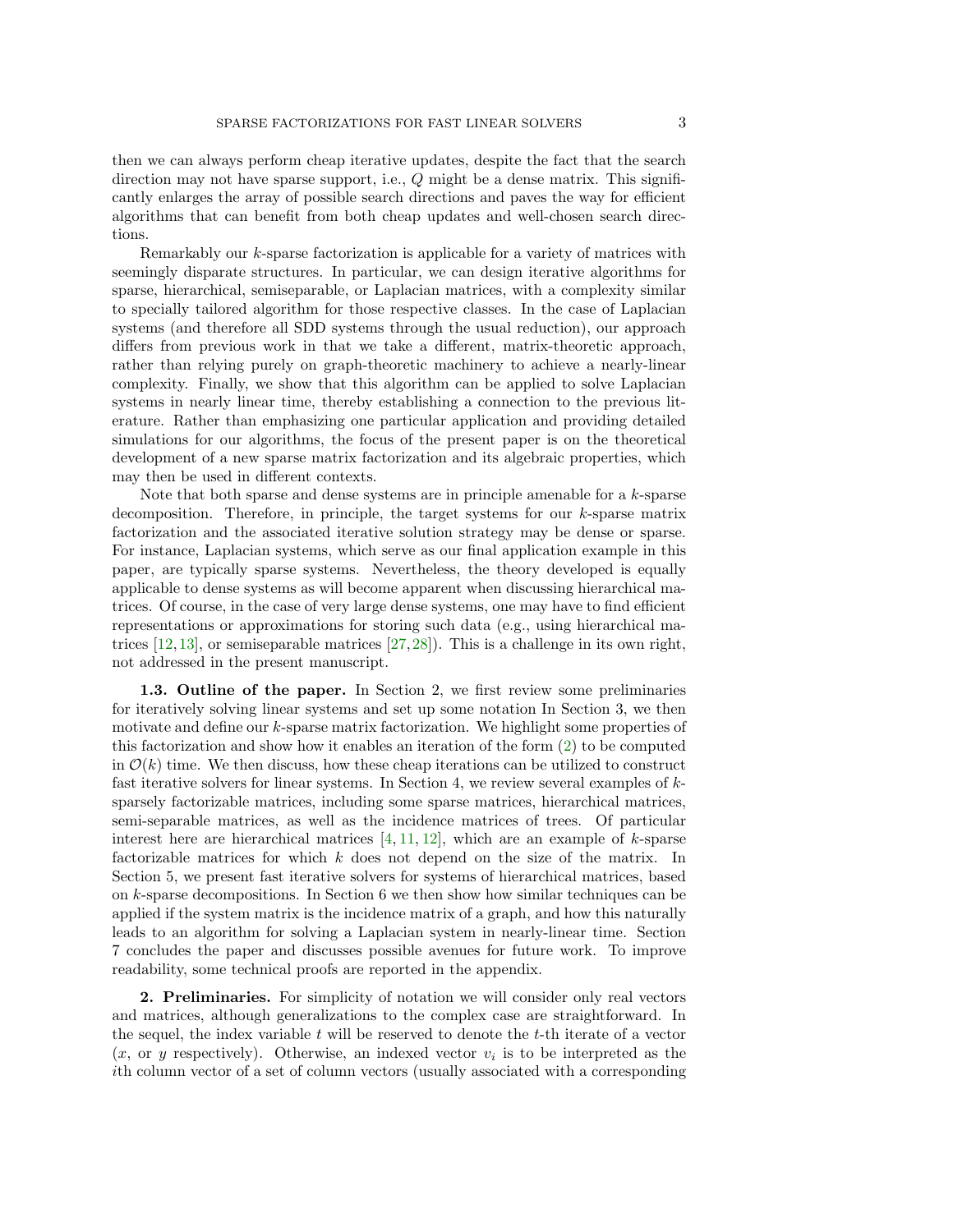matrix  $V = [v_1, v_2, \ldots]$ .

From an abstract point of view, we consider the problem of finding the minimal norm vector x within an affine space  $\mathcal{X}$ . Let  $v \in \mathcal{X}$  be any point in our affine space. Then by updating x within this search space along a set  $\{q_i\}$  of chosen search directions spanning  $X - v$ , one can find the minimal norm solution of x. More precisely, starting from an  $x_0 \in \mathcal{X}$  we iteratively solve:

<span id="page-3-1"></span>
$$
(1) \quad \min \|x\|
$$

<span id="page-3-0"></span>
$$
s.t. \ x - v \in \text{span}(\{q_i\}).
$$

As we review in next section, this problem is closely connected to iteratively solving a linear system, and the natural updates are of the form:

(2) 
$$
x_{t+1} = x_t - \frac{x_t^T q_i}{q_i^T q_i} q_i
$$

The goal of this work is to show that if the search directions for problem [\(1\)](#page-3-1) are such that they correspond to the columns  $q_i$  of a matrix  $Q$  that is k-sparsely factorizable, then all iterative updates of the form [\(2\)](#page-3-0) can be performed in  $\mathcal{O}(k)$ time. Here  $k$  is usually much smaller than the dimension of the search space, thereby facilitating fast iterative updates schemes, as we will see in the subsequent sections.

**2.1.** Underdetermined systems. Given a compatible linear system  $Ax = b$ , we are looking for the optimal solution of the following optimization problem:

(3) 
$$
\min \|x\|
$$
  
s.t.  $Ax = b$ ,

where  $||x|| := \sqrt{x^T x}$ . We denote this optimal solution by  $x^*$ :

<span id="page-3-2"></span>(4) 
$$
x^* := \arg \min_{s.t. Ax = b} ||x||,
$$

This problem can be readily solved as follows. Suppose we are given a matrix Q where the columns  $q_i$  form a basis of the null space, null(A), of A. If  $x_0$  is a feasible solution to  $Ax = b$ , we can write [\(4\)](#page-3-2) as

<span id="page-3-3"></span>(5) 
$$
x^* := \arg\min_{s.t. \ x = x_0 + Qy} ||x||,
$$

for some unknown vector y. Consequently, we may compute increasingly accurate approximations of  $x^*$  by iteratively updating x according to:

(6) 
$$
x_{t+1} = x_t + \alpha_t^* q_i
$$
 with  $\alpha_t^* = \arg \min_{\alpha_t \in \mathbb{R}} ||x_t + \alpha_t q_i|| = -\frac{x_t^T q_i}{q_i^T q_i}.$ 

Thus each iteration is of the form  $(2)$ . We remark that these updates may be interpreted in the context of a (randomized) Kacmarz scheme as discussed in the Appendix. If we start with a feasible solution  $x_0$ , each iterate  $x_t$  is an exact solution of  $Ax = b$ , since all updates added to  $x_0$  are in the null space of A. Therefore, the above iterative method converges to the optimal  $x^*$ .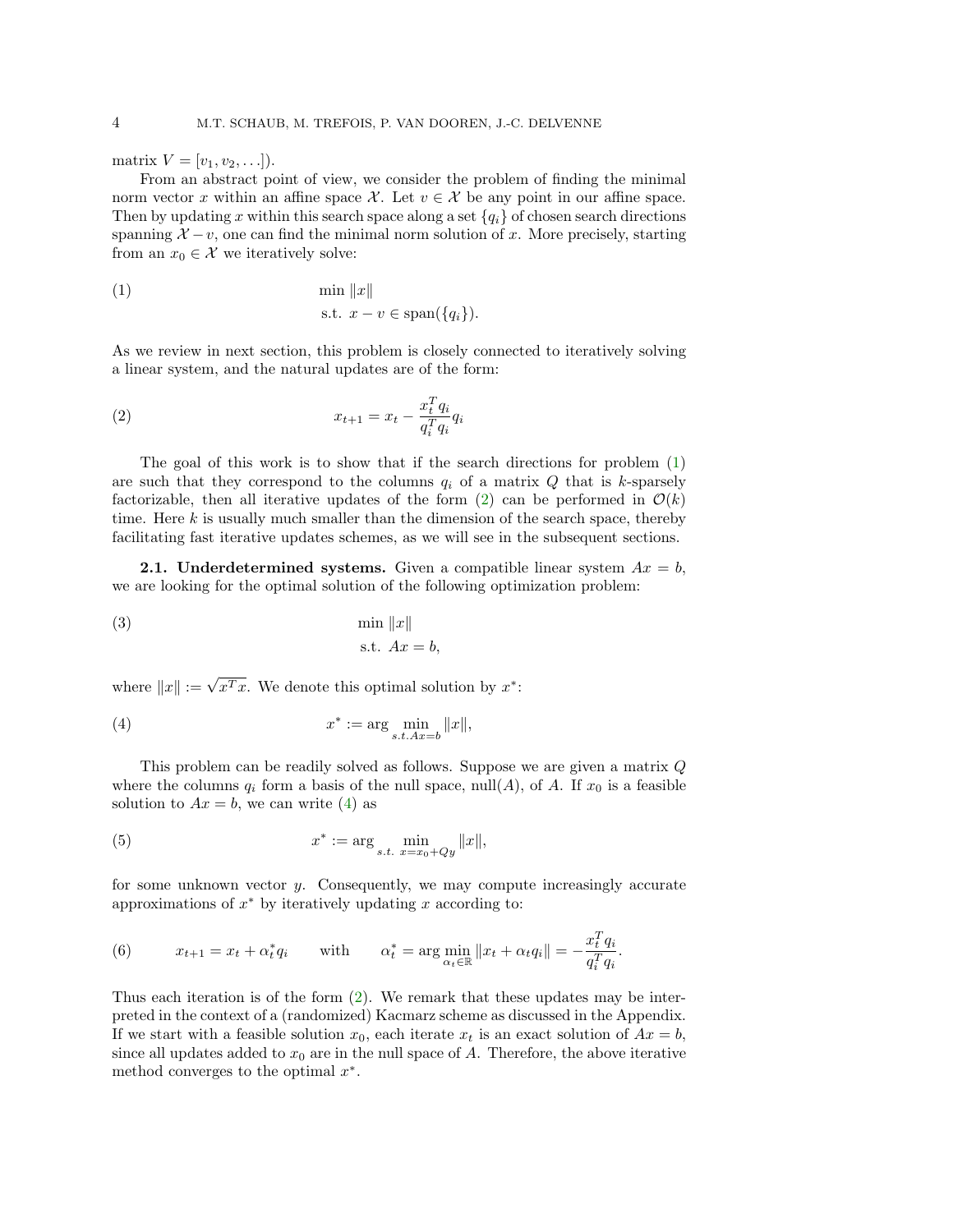<span id="page-4-0"></span>2.2. Overdetermined and square systems. Iteration [\(2\)](#page-3-0) also appears naturally when iteratively solving an overdetermined system:

(7) 
$$
\argmin_{y} \|Ay - b\|.
$$

By simply making the substitution  $x = Ay - b$ , we can transform the above into the equivalent problem:

(8) 
$$
\min ||x||
$$
  
s.t.  $x + b \in \text{Im}(A)$ ,

i.e., we are again trying to find the minimum norm solution of  $x$  within an affine space. Now an arbitrary  $y_0$  will provide a starting point  $x_0 = Ay_0 - b$  for an iterative update procedure, and the search directions can be set to  $Q = A$ . Let  $e_i$  denote the *i*-th unit coordinate vector. It is now easy to see that our update rule  $(2)$  for x amounts to dual updates in  $y$  in coordinate descent form:

$$
y_{t+1} = y_t - \frac{(Ay_t - b)^T q_i}{\|q_i\|^2} e_i = y_t + \alpha_t^* e_i
$$

Hence, we can iteratively construct the solutions in  $y$  and  $x$  by keeping track of the stepsizes  $\alpha_t^*$  in the directions of Q. One may of course alternatively choose  $Q = AS$ , for any full-row-rank matrix S. The case of a square invertible system corresponds to the overdetermined scenario in which the minimum-norm solution  $x$  is zero. Most of our results for the underdetermined case can thus be simply recast, mutatis mutandis, to the overdetermined or square invertible setting, and vice versa.

#### 3. A new sparse matrix factorization for fast iterative updates.

3.1. A  $k$ -sparse matrix factorization enabling efficient updates for iterative algorithms. We are now prepared to introduce the notion of k-sparse matrix factorization. Our motivation for this factorization is that it should enable fast iterative updates of the form  $(2)$ , i.e., we want to compute *any* iteration

$$
x_{t+1} = x_t - \frac{x_t^T q_i}{q_i^T q_i} q_i,
$$

in  $\mathcal{O}(k)$  time, if  $q_i$  is a column of the k-sparsely factorizable matrix  $Q = [q_1, q_2, \ldots]$ .

The underlying idea here is akin to the case where  $q_i$  is a sparse vector with only  $k$  non-zero entries. Then just  $k$  non-zero products need to be computed. Hence, the computational cost of the update is  $\mathcal{O}(k)$ . However, in order to solve a generic linear system efficiently, we need to ensure that we can find a set of vectors  $\{q_1, \ldots, q_n\}$  such that all necessary iterative updates can be performed with this complexity. This will be the key ingredient of our results on linear solvers presented in Section [5.](#page-13-0)

DEFINITION 1 (Support and sparsity of vectors and matrices). The support of  $a$ vector  $v = (v^1, \ldots, v^m)^T \in \mathbb{R}^m$  is the set of indices of the nonzero entries of v:

$$
supp(v) = \{i \in \{1, \ldots, m\} : v^i \neq 0\}.
$$

A vector  $v \in \mathbb{R}^m$  is said to be k-sparse, if the size of its support,  $|supp(v)|$ , is less than or equal to k. Similarly, a matrix is said to be  $k$ -column  $(k$ -row) sparse if each of its columns (rows) is k-sparse.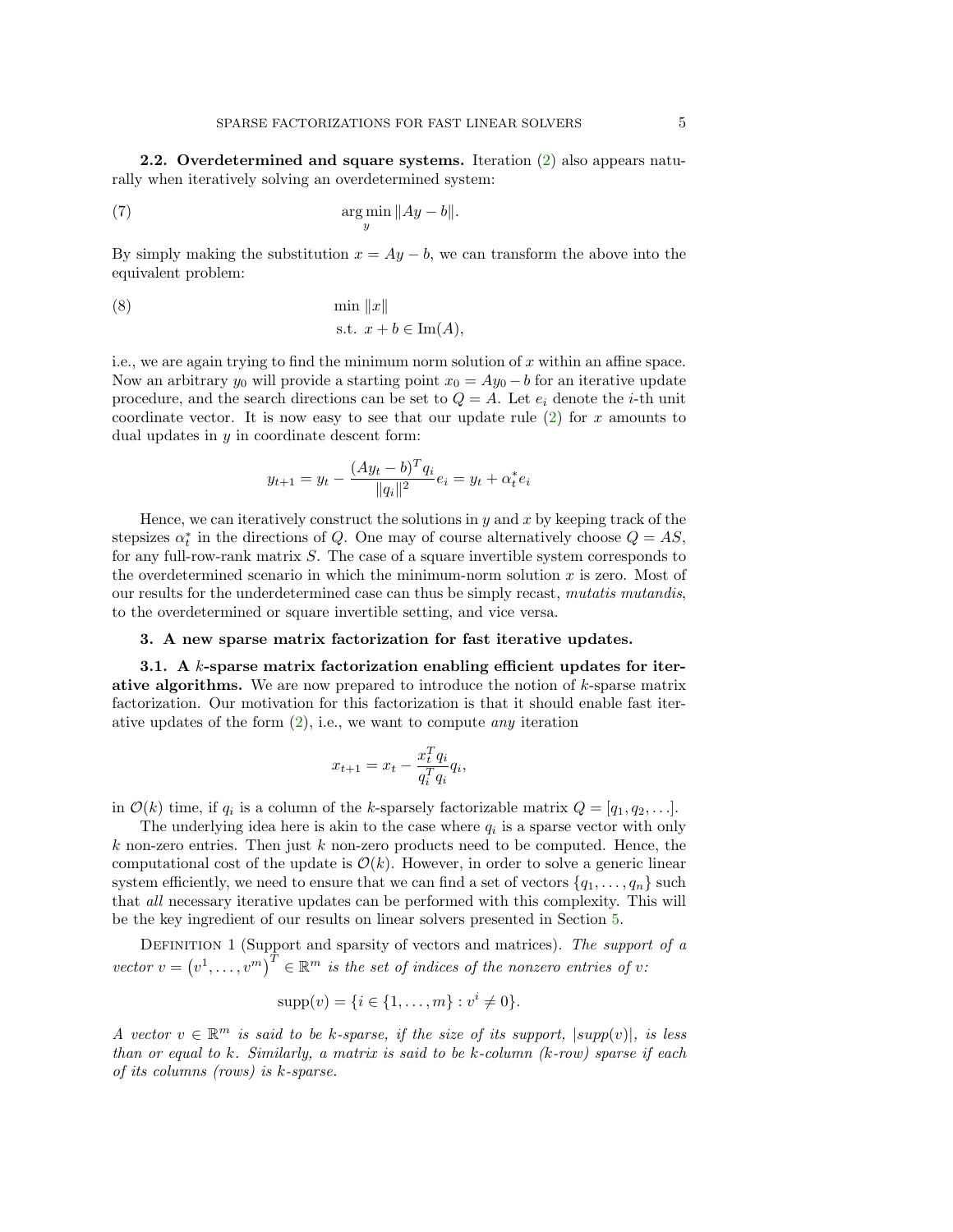Suppose that  $x_t$  is not stored in the canonical basis, but in a different set of coordinates encoded by a matrix C. That is, instead of performing iterations [\(2\)](#page-3-0) on  $x_t$ , we keep track of a vector  $y_t$  such that  $x_t = Cy_t$ . To yield a sparse update, we may choose C such that  $q_i$  is sparse in this representation, i.e.,  $q_i = Cd_i$ , where  $d_i$  is a l-sparse vector. This leads to an iteration of the form:

$$
Cy_{t+1} = Cy_t - \frac{x_t^T q_i}{q_i^T q_i} Cd_i
$$

Using this representation, every update would be sparse in that it would only effect  $l$ components of  $y$ . However, this is not enough to perform each iteration  $(2)$  fast, as one also needs to compute the scalar product  $x_i^T q_i$ , which in the new basis becomes  $y_t^T C^T C d_i$ , i.e., the iteration in terms of  $y_t$  is of the form:

$$
y_{t+1} = y_t - \frac{y_t^T C^T C d_i}{d_i^T C^T C d_i} d_i
$$

To bound the complexity of this operation, one must understand the sparsity pattern of  $C<sup>T</sup>C$ , which is dictated by how the supports of the columns of C overlap. Observe that the entry  $[C^T C]_{ij}$  contains the scalar products between the i<sup>th</sup> and the j<sup>th</sup> column of  $C$ . Whence, if every column of  $C$  overlaps in support with at most  $c$  other columns, then every column of  $C^T C$  contains at most c non-zero entries. If we can find a matrix for which this is true, then  $C<sup>T</sup> C d_i$  is a  $k = cl$  sparse vector, since  $d_i$ is l-sparse, and  $y_t C^T C d_i$  is computed in time  $\mathcal{O}(k)$ . If we compile all such vectors  $q_i$ into a matrix  $Q$ , then we say that  $Q = CD$  is a k-sparse factorization.

While this reasoning provides us with some intuition, this definition must in fact be improved to reach tighter complexity bounds. First, we can exploit the symmetry of  $C^T C$ , by noting that it can be decomposed as  $C^T C = U^T + U$ , where U is an upper-triangular matrix. Observe that the number of non-zero entries in the ith column of  $U^T$  (or *i*th row of U) is bounded by the number of columns  $c_j$  that overlap with  $c_i$  for  $j \geq i$ . Second, two columns of  $U^T$  may have their non-zero entries at the same positions. Therefore, the support of the sum of two columns does not necessarily increase. To bound the complexity we need to look at the size of the union of supports of all columns  $u_j$  of  $U^T$ , for which j belongs to the support of  $d_i$ . This number can indeed be much lower than the approximate estimate  $cl$  above. This justifies the following definition.

DEFINITION 2. Suppose a matrix  $Q \in \mathbb{R}^{m \times n}$  has a factorization  $Q = CD$ . Let us denote the columns of  $C \in \mathbb{R}^{m \times p}$  and  $D \in \mathbb{R}^{p \times n}$  by  $c_i$  and  $d_j$ , respectively. We define the forward-overlap  $FO(c_i)$  of a column  $c_i$  to be the list of columns  $c_j$ , with  $j \geq i$ , that have a support overlapping with the support of  $c_i$ . We call the factorization  $Q = CD$ k-sparse if  $|\bigcup_{i \in \text{supp}(d_j)} FO(c_i)| \leq k$  for all j (see Figure [1](#page-6-0) for an illustration). Without loss of generality each column of  $C$  and each row of  $D$  is supposed to be nonzero.

The example in Figure [1](#page-6-0) shows an 8-sparse factorization of the given matrix Q. For instance, one can easily check that the forward overlap of column  $c_{12}$  is  $FO(c_{12}) = \{c_{12}, c_{13}, c_{16}, c_{20}\}, \text{ and e.g.}$ 

$$
\left|\bigcup_{i \in \text{supp}(d_5)} FO(c_i)\right| = \left|\{c_{11}, c_{12}, c_{13}, c_{15}, c_{16}, c_{19}, c_{20}\}\right| = 7 \le k = 8.
$$

To gain some further intuition, let us consider an alternative definition of a sparse factorization. We define a partial order on the columns of C with the following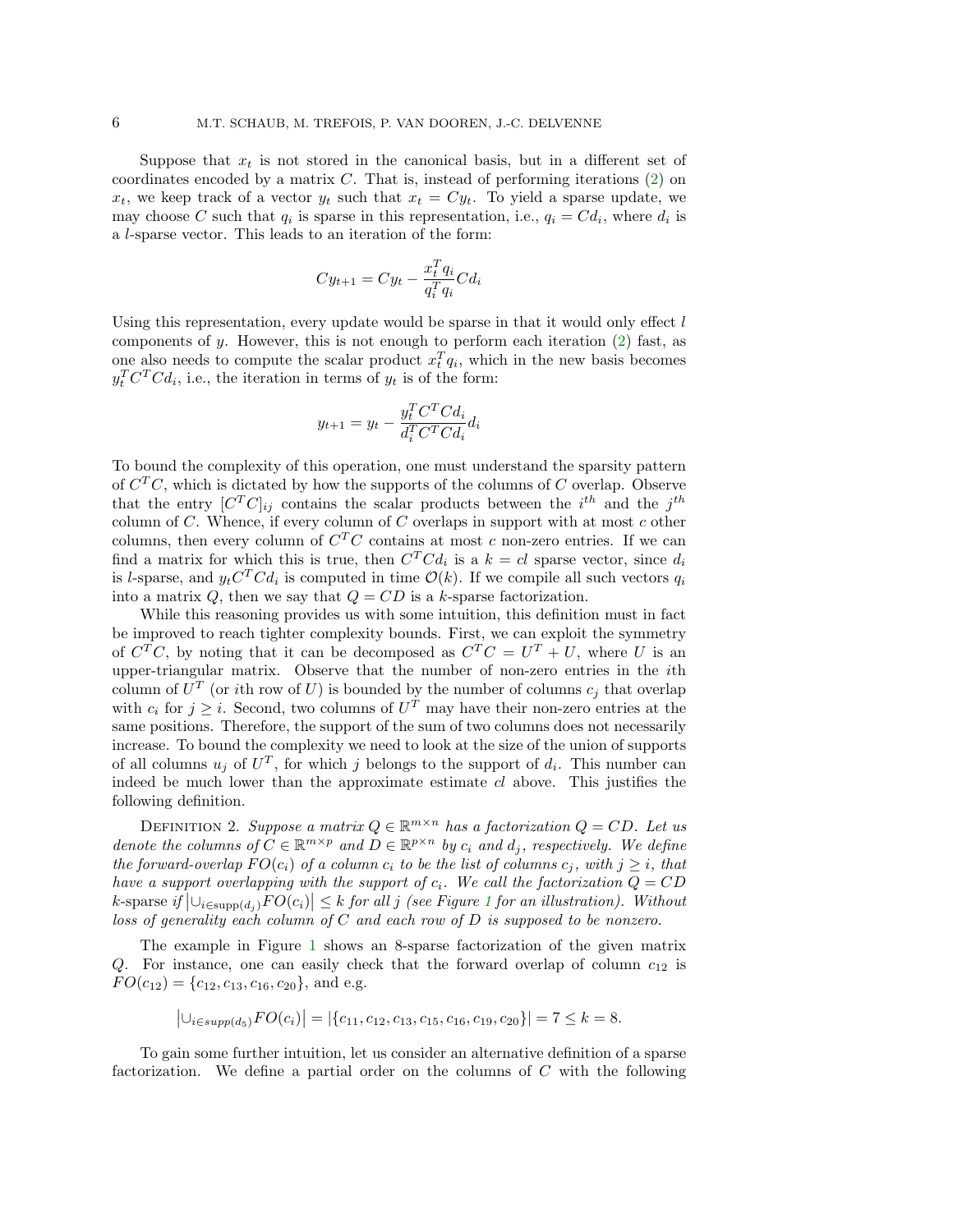<span id="page-6-0"></span>

Fig. 1. (a) An example of 8-sparse factorization. (b) Illustration of the forward overlap of all columns  $i \in supp(d_5)$ 

properties. First, only columns  $c_i$  with overlapping support are comparable. Second, every subset  $T_i = \{c_i, \ldots\}$  spanning a column  $q_i$  has an upper set of at most k elements. The upper set is here defined as the union of  $T_i$  and all columns of  $C$ larger than any element of  $T_i$  in the partial order. Indeed the factorization  $Q = CD$ expresses nothing but the fact that every column  $q_i$  is a linear combination of a set of columns of C with coefficients given by entries of ith column of  $D$ .

The following properties of a k-sparse factorization are worth noting.

- 1. Any m-by-n matrix Q is  $\min(m, n)$ -sparsely factorizable with either  $Q = QI$ or  $Q = IQ$ . Similarly, it is easy to see from an SVD that every rank k matrix is k-sparse factorizable.
- <span id="page-6-1"></span>2. If  $Q = CD$  is a k-sparse factorization, then for every column  $c_i$  of C,  $|FO(c_i)| \leq k$ , C is k-row sparse and each column of D is k-sparse.
- 3. Conversely, a matrix C such that  $|FO(c_i)| \leq k$  for all columns  $c_i$  is trivially ksparsely factorizable. A  $k$ -column sparse matrix  $D$  is also trivially  $k$ -sparsely factorizable.
- 4. If  $Q = CD$  is a k-sparse factorization and F is f-column sparse, then  $QF =$  $C(DF)$  is a kf-sparse factorization of  $QF$ .
- 5. If  $Q_1 = C_1D_1$  is a  $k_1$ -sparse factorization and  $Q_2 = C_2D_2$  is a  $k_2$ -sparse factorization, then the matrix  $(Q_1^T Q_2^T)^T$  is  $(k_1 + k_2)$ -sparsely factorizable. In order to see this, we write

$$
\begin{pmatrix} Q_1 \\ Q_2 \end{pmatrix} = \begin{pmatrix} C_1 & \\ & C_2 \end{pmatrix} \begin{pmatrix} D_1 \\ D_2 \end{pmatrix}.
$$

In particular, if  $Q_2$  is the identity, the compound matrix is  $(k_1 + 1)$ -sparsely factorizable.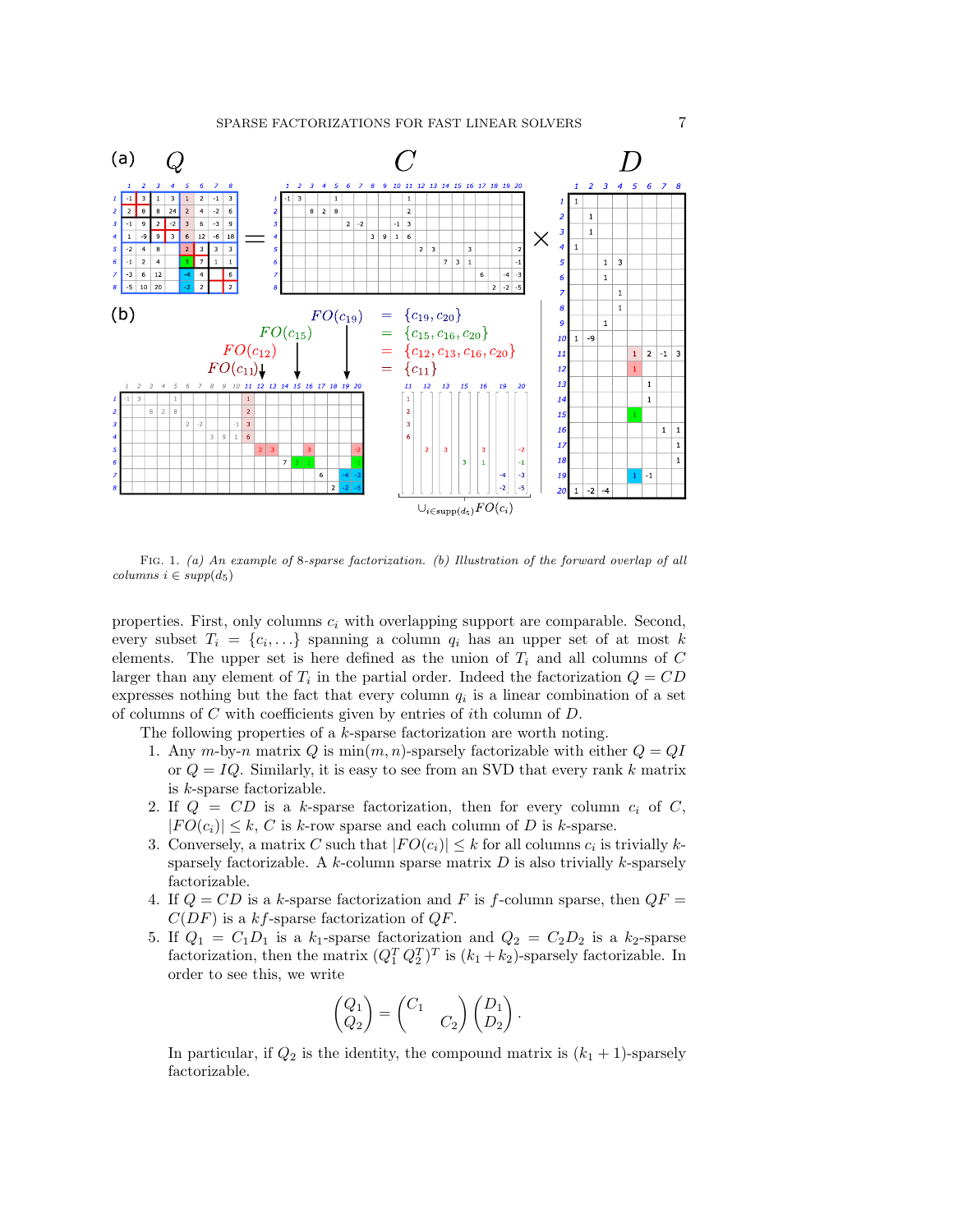The following theorem establishes the running time of  $N$  iterations of the form  $(2)$ , when the vectors  $q_i$  are the columns of a k-sparsely factorizable matrix. The proof of the theorem is given in the appendix.

THEOREM 3. Let  $Q \in \mathbb{R}^{m \times n}$ ,  $C \in \mathbb{R}^{m \times p}$  and  $D \in \mathbb{R}^{p \times n}$  be matrices such that  $Q = CD$  is a k-sparse factorization of Q, and consider iterations of the form [\(2\)](#page-3-0) that start from an arbitrary vector  $x_0 \in \mathbb{R}^m$ . If every  $q_i$  in [\(2\)](#page-3-0) is a column of Q, then the computational complexity of running  $N$  iterations of  $(2)$  is:

<span id="page-7-0"></span>
$$
\mathcal{O}(Nk + (m+n)k^2).
$$

With the same complexity, we can compute a  $y_N$  such that  $x_N = x_0 + Qy_N$ , where  $x_N$  denotes the vector resulting from the N first iterations. By applying sufficiently many iterations of form [\(2\)](#page-3-0) we thus obtain both the solution to the primal problem in x, as well as the solution to the dual problem in y.

The remarkable point about Theorem [3](#page-7-0) is that the running time of each iteration is merely  $\mathcal{O}(k)$ , even if some columns of Q are full. Hence, if  $k \ll m$ , then the cost per iteration can be largely reduced through the use of a k-sparse factorization, and the overhead term  $(m+n)k^2$  is more than compensated.

3.2. Ensuring fast convergence by randomized updates. From our discussion above, we know that after sufficiently many iterations [\(2\)](#page-3-0) over all columns of  $Q, x_t$  converges to:

(9) 
$$
x^* = \underset{x \in x_0 + \text{Im } Q}{\arg \min} ||x||_2
$$

However, to ensure that we can construct an efficient algorithm based on such cheap updates, we need to guarantee that the required number of updates is not too large, as this would undermine the purpose of the fast updates. Stated differently, we need the convergence rate of our iterations to be not too slow.

Remarkably, one can indeed ensure a sufficient convergence rate using a random sampling of the columns of Q. To this end, at each iteration randomly select a column  $q_i$  with probability proportional to  $||q_i||$ . This guarantees a convergence rate of the form

$$
\mathbb{E} \|x_t - x^*\|_2^2 = \left(1 - \frac{\sigma_{\min}^2(Q)}{\|Q\|_{\text{Frob}}^2}\right)^t \|x_0 - x^*\|_2^2,
$$

where  $||Q||_{\text{Frob}} = \sqrt{\text{Tr }Q^TQ}$  is the Frobenius norm and  $\sigma_{\min}^2(Q) = \lambda_{\min}(Q^TQ)$  is the smallest nonzero squared singular value  $[9,25]$  $[9,25]$ . The proof of this result is provided in the appendix. There we also discuss interpretations of the here presented scheme in terms of a randomized Kacmarz or randomized coordinate descent method – with a particular choice of update directions.

The above results states that the expected error in computing  $x^*$  is decreased by an order of magnitude, e.g., by a factor of  $\delta^{-1} = 10$  after a number of iterations given by

(10) 
$$
N_1 = \frac{-\log(\delta^{-1})}{\log(1 - \sigma_{\min}^2(Q)/||Q||_{\text{Frob}}^2)} \approx \mathcal{O}(||Q||_{\text{Frob}}^2/\sigma_{\min}^2(Q))
$$

The main challenge for the construction of a fast algorithm is thus to find a matrix Q spanning the desired search space, with efficient k-sparse factorization and low 'condition number'  $||Q||_{\text{Frob}}/\sigma_{\text{min}}(Q)$ . Note that scaling each column of Q by a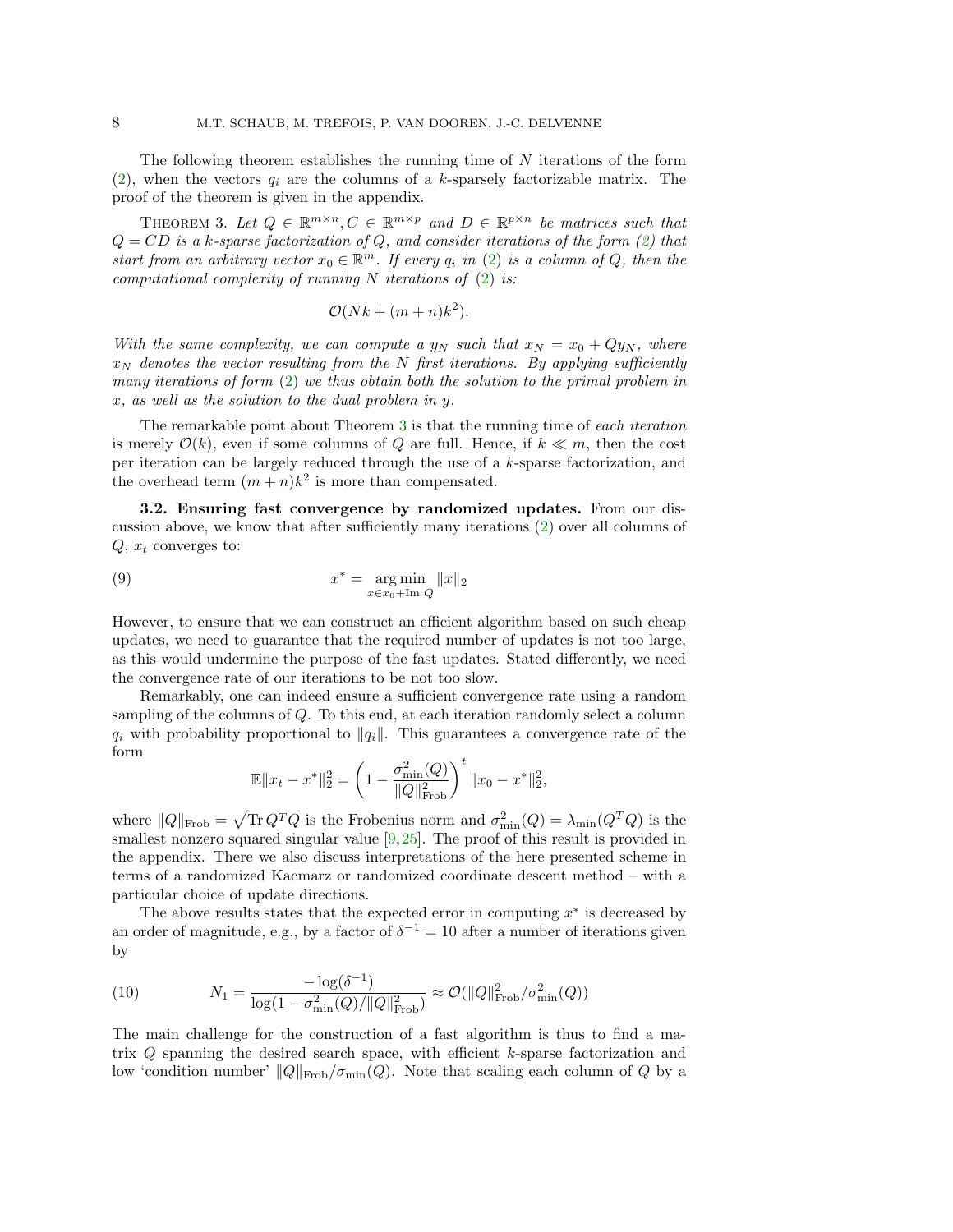different scalar will not change whether or not the updates will converge. Neither, will it change the complexity of each update (as columns of Q only matter for their directions). However, scaling the column may change the 'condition number' of  $Q$ , and hence the bound on the convergence time.

<span id="page-8-2"></span>**3.2.1.** The underdetermined case. Let us develop the above reasoning somewhat further for the underdetermined case. One seeks the minimum-norm solution  $x^*$  to  $Ax = b$ , where A is an n-by-m matrix with full-row-rank. Therefore it can be decomposed as  $A = (E \ F)$ , where E is an invertible  $n \times n$  submatrix of A.

<span id="page-8-0"></span>A matrix Q whose columns span the null space of A can then be constructed as:

$$
(11) \tQ = \begin{pmatrix} E^{-1}F \\ -I_{m-n} \end{pmatrix},
$$

where  $I_{m-n}$  is the identity matrix of dimension  $m-n$ . We clearly have  $AQ = 0$ , and thus the columns of Q belong to the null space of A. The rank of Q is  $m - n$ , which is the dimension of  $null(A)$ .

Moreover, we have that  $\sigma_{\min}^2(Q) = \lambda_{\min}(F^T E^{-T} E^{-1} F + I_{m-n}) \ge 1$ . The number of steps to decrease the error by one order of magnitude is therefore at most of the order of:

(12) 
$$
N_1 = \mathcal{O}\left(\frac{\|Q\|_{\text{Frob}}^2}{\sigma_{\min}^2(Q)}\right) = \mathcal{O}(\|E^{-1}F\|_{\text{Frob}}^2 + m)
$$

Note that from the elementary properties of sparse factorization that if  $E^{-1}$  = CD is k<sub>0</sub>-sparsely factorizable, F is f-column sparse, then  $E^{-1}F$  is k<sub>0</sub>f-sparselyfactorizable and Q is  $k = (kf + 1)$ -sparsely-factorizable:

<span id="page-8-1"></span>(13) 
$$
Q = \tilde{C}\tilde{D} = \begin{pmatrix} C & 0 \\ 0 & I_{m-n} \end{pmatrix} \begin{pmatrix} DF \\ -I_{m-n} \end{pmatrix}.
$$

Hence, we have a good complexity if we can find an invertible square submatrix E such that  $||E^{-1}F||_{\text{Frob}}$  is small, and the resulting Q is k-sparsely factorizable, for  $low k.$ 

We still have to find a fairly good initial guess, however. A simple initial solution is given by  $x_0 = (E_0^{-1}b)$ , which can be shown to fulfill the following error bound:

$$
||x_0||^2 = ||E^{-1}b||^2 = ||E^{-1}Ax^*||^2 = ||(I - E^{-1}F)x^*||^2
$$
  
\n
$$
\le ||(I - E^{-1}F)||_{\text{Frob}}^2 ||x^*||^2 = \mathcal{O}(n + ||E^{-1}F||_{\text{Frob}}^2) ||x^*||^2.
$$

Overall, reducing the initial relative error

$$
\epsilon_0 = ||x_0 - x^*|| / ||x^*|| \le 1 + ||x_0|| / ||x^*|| = \mathcal{O}\left(\sqrt{n + ||E^{-1}F||_{\text{Frob}}^2}\right)
$$

to a prescribed value  $\epsilon$ , requires thus a reduction by  $\mathcal{O}(\log(n + ||E^{-1}F||_{\text{Frob}}^2)/2 +$ log  $\epsilon^{-1}$ ) orders of magnitude, which is also in  $\mathcal{O}(\log(m + ||E^{-1}F||_{\text{Frob}}^2) + \log \epsilon^{-1})$  given that  $n \leq m$ .

In summary, denoting  $\kappa = m + ||E^{-1}F||_{\text{Frob}}^2$ , we find that it takes  $N_1 = \mathcal{O}(\kappa)$  iterations to decrease the error by an order of magnitude. Further, it takes  $\mathcal{O}(\log(\kappa\epsilon^{-1}))$ orders of magnitude to achieve relative accuracy  $\epsilon$ . Following Theorem [3,](#page-7-0) the total complexity is thus  $\mathcal{O}(\kappa \log(\kappa \epsilon^{-1})k + mk^2)$ .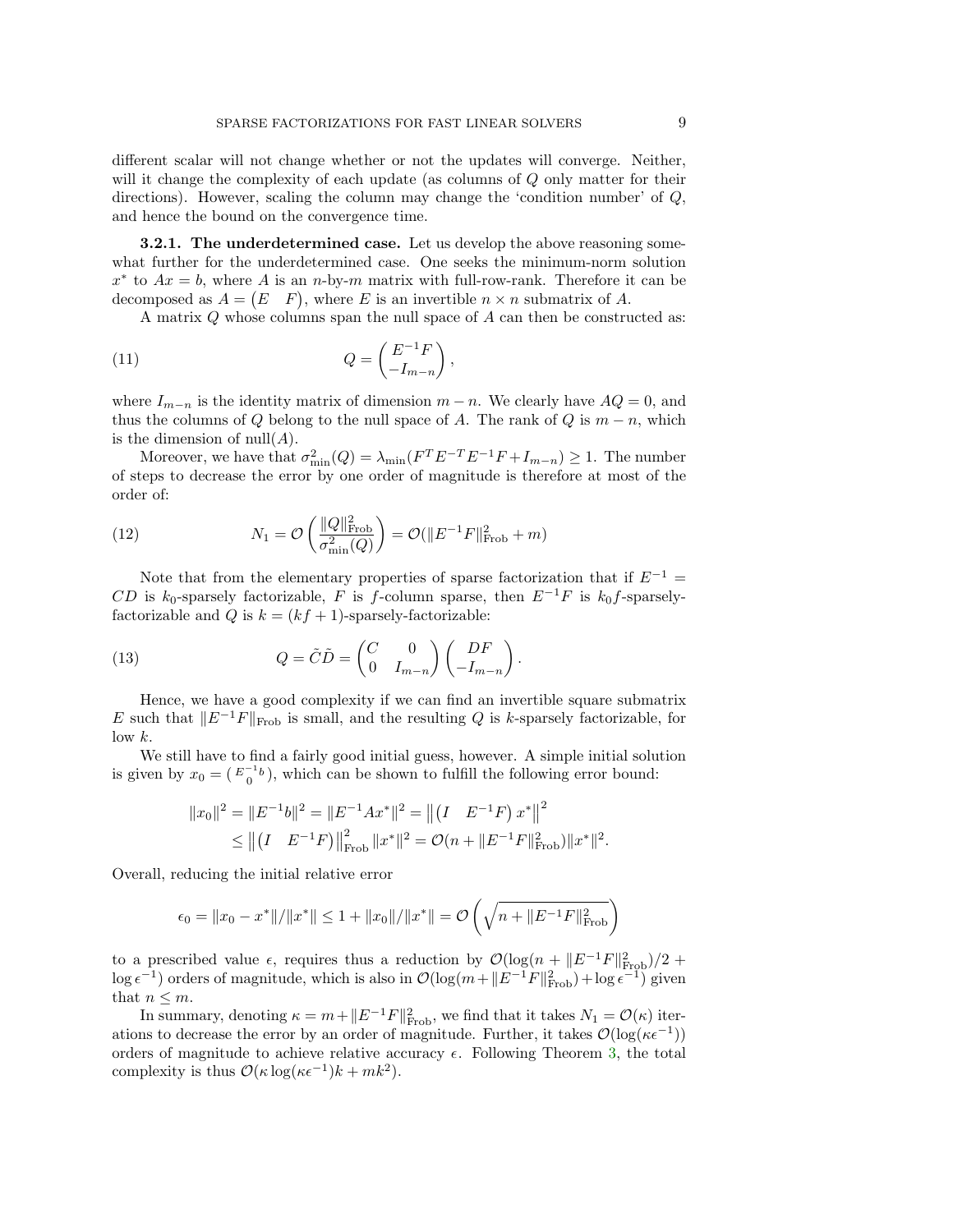TABLE 1

<span id="page-9-0"></span>Complexity of solving (compatible) structured linear systems with a k-sparse matrix factorization approach compared to known results in the literature.

| Structure                        | k-sparse factorization                                     | Literature                                     |
|----------------------------------|------------------------------------------------------------|------------------------------------------------|
| $\overline{k}$ row/column sparse | $\mathcal{O}(Nk)$                                          | $\mathcal{O}(Nk)$ (randomized Kacmarz [25])    |
| Hierarchical                     | $\mathcal{O}(N \log(n) + n \log^2(n))$                     | $\mathcal{O}(n \log^2(n))$ (direct method [2]) |
| semiseparable                    | $\mathcal{O}(N \log(n) + n \log^2(n))$                     | $\mathcal{O}(n)$ [27,28]                       |
| Laplacian                        | $\mathcal{O}(m \log^2 n \log \log n \log(m\epsilon^{-1}))$ | $[15]$ (similar to this paper)                 |
|                                  | (Thm. 16)                                                  | $[6]$ (fastest algorithm)                      |

4. Classes of sparsely factorizable matrices. Many modern and classical methods aim at exploiting particular structure in the system matrix for fast algorithms. Table [1](#page-9-0) provides an overview of results known from the literature and the  $k$ -sparse factorization approach presented in this paper. Interestingly, our  $k$ -sparse matrix factorization approach provides good complexity results for a range of different matrix types, and might thus be seen as a general framework for seemingly different matrix structures. We will now discuss some classes in more detail.

Let us start with some intuitive examples first. A simple case is the overdetermined system  $Ay = b$  where A is k-column-sparse. In this case, taking  $Q = A = IA$ as a trivial k-sparse factorization, and our algorithm can be seen as a randomized Kacmarz scheme for the normal equation  $A^T x = A^T b$ , which keeps track of the updates in the  $x$  coordinates but also in the  $y$  coordinates. In the space of  $y$ , this is simply coordinate descent with a cost  $\mathcal{O}(k)$ , as discussed in Section [2.2.](#page-4-0) The total cost amounts to  $\mathcal{O}(Nk)$  as the overhead cost becomes irrelevant when C in the  $Q = CD$ decomposition is the identity.

If A is k-row-sparse and invertible then  $Q = I A^T$  is a k-sparse factorization. In this case a trivial modification of the algorithm in the proof of Theorem [3](#page-7-0) simply coincides again with a randomized Kacmarz scheme [\[25\]](#page-19-3) (see Appendix).

**4.1. Hierarchical matrices.** In the following, we will discuss hierarchical  $\mathcal{H}_{r-}$ matrices  $[13]$ , originally introduced by Hackbusch  $[12]$ , and show that they are ksparsely factorizable. Importantly, in this case  $k$  depends only on the height and the degree of the hierarchical structure.

<span id="page-9-1"></span>4.1.1. Definition of an  $\mathcal{H}_r$ -matrix. As the name suggests,  $\mathcal{H}_r$ -matrices are intimately related to hierarchical structures. As a hierarchy may be aptly represented as a tree we introduce these matrices here with the help of (tree-)graphs. As we will see this also enables us to establish a connection to graph-theoretic algorithms for solving Laplacian systems in subsequent sections.

DEFINITION 4 (Dendrogram). A dendrogram is a hierarchical partitioning  $\mathcal P$  of the set  $\{1, \ldots, n\}$ . Every dendrogram comprises a sequence of increasingly finer partitions  $P_h, \ldots, P_0$  starting from the coarsest (global) partition  $P_h$  given by the whole set, up to the finest (singleton) partition  $P_0$  into n sets. A dendrogram is conveniently represented by a rooted directed tree. The nodes of this tree at height i are the subsets of partition  $P_i$ . Thus the root  $(i = h)$  is the full set while the leaves  $(i = 0)$  are the n single-element subsets. The children (out-neighbours) of a node at height i correspond to the subsets of this node as specified by the next lower partition  $P_{i-1}$ . We call h the height of the dendrogram, and the maximum number of children of a node in the tree is denoted as maximum degree d.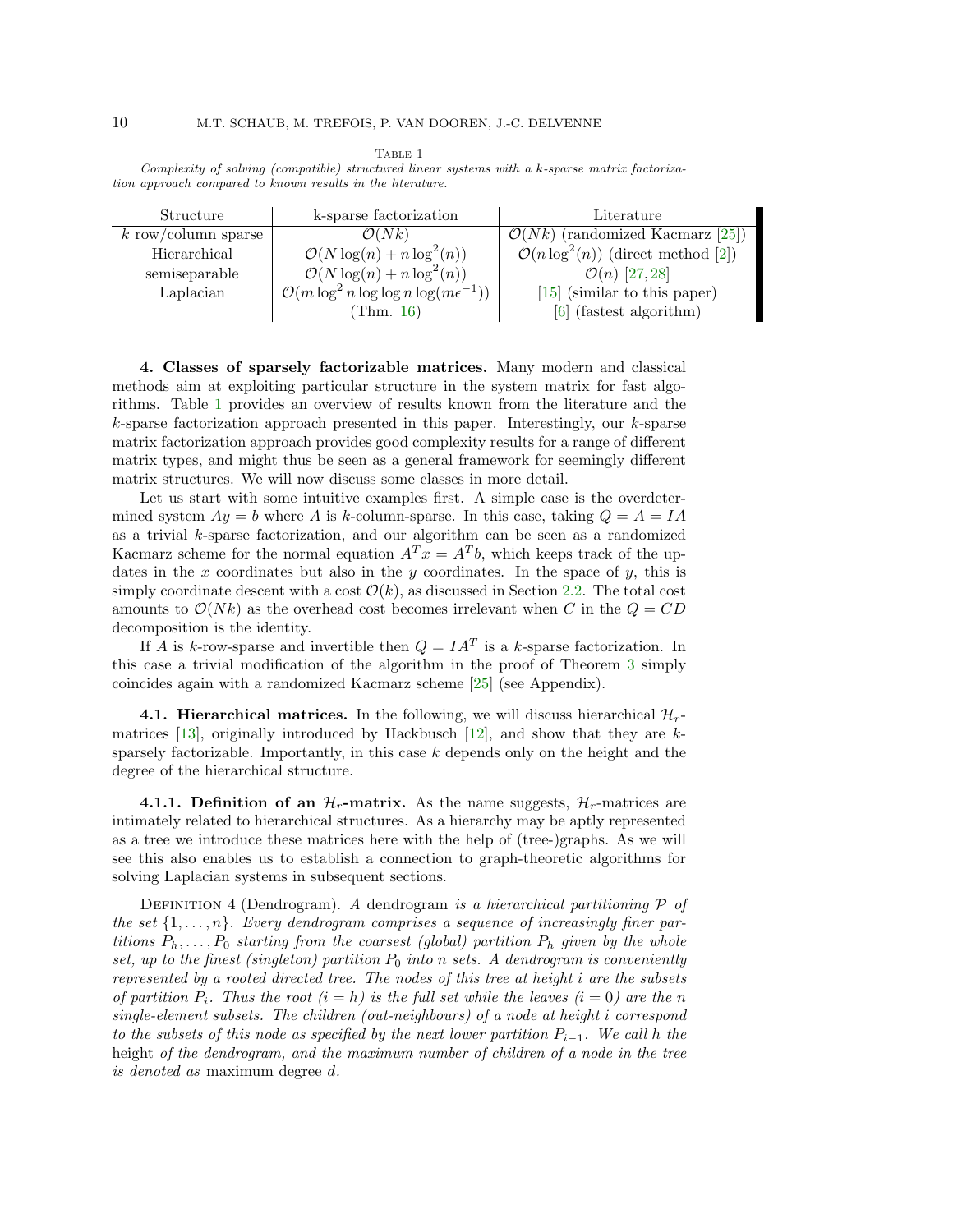<span id="page-10-0"></span>

FIG. 2. (a) A dendrogram of  $I = \{1, ..., 8\}$  of height  $h = 3$  and degree  $d = 2$ . (b) The P-partitioning of an  $8 \times 8$  matrix where  $\overline{P}$  is the dendrogram of  $\{1, \ldots, 8\}$  in (a).

Figure [2a](#page-10-0) shows an example of a dendrogram with height 3 and maximum degree 2. For simplicity of notation and without loss of generality, we suppose throughout the paper that every node of a dendrogram has consecutive elements.

A dendrogram  $\mathcal{P}$  induces a hierarchical block segmentation of a matrix  $E \in \mathbb{R}^{n \times n}$ as follows. Let us denote the degree of the root node by  $t \leq d$ . The rows and columns of E are first block-partitioned according to the partition  $P_{h-1}$ :

<span id="page-10-1"></span>(14) 
$$
E = \begin{pmatrix} E_{I_1 \times I_1} & E_{I_1 \times I_2} & \dots & E_{I_1 \times I_t} \\ E_{I_2 \times I_1} & E_{I_2 \times I_2} & \dots & E_{I_2 \times I_t} \\ \vdots & \vdots & \vdots & \vdots \\ E_{I_t \times I_1} & E_{I_t \times I_2} & \dots & E_{I_t \times I_t} \end{pmatrix},
$$

where  $I_1, \ldots, I_t$  are the elements of partition  $P_{h-1}$ . The diagonal blocks  $E_{I_i \times I_i}$ , are recursively sub-partitioned according to  $P_{h-2}$ , etc. This partitioning of E is called  $\mathcal{P}$ -partitioning. See Figure [2\(](#page-10-0)b) for an illustration.

DEFINITION 5. (Elementary block) We use the term elementary block to refer to a sub-matrix of E generated by the P-partitioning that is not further subdivided. In other words it is a block of the form  $E_{I_i \times I_j}$  where  $I_i$  and  $I_j$  are either two different sets in the same partition  $P_k$ , or two single-element sets of the finest partition  $P_0$ .

DEFINITION 6. (Hierarchical Matrix) An  $\mathcal{H}_r(\mathcal{P})$ -matrix is a square matrix, structured according to the dendrogram P, for which the elementary blocks have rank at most  $r \in \mathbb{N}$ . We use the shorthand  $\mathcal{H}_r$  when the dendrogram is clear from the context.

Note that a sub-matrix  $E_{I_i \times I_i}$  of an  $\mathcal{H}_r(\mathcal{P})$ -matrix E, where  $I_i$  is a set of some partition  $P_k$ , is an  $\mathcal{H}_r$ -matrix as well.

4.1.2. Sparse factorization property. In the following, we prove that  $\mathcal{H}_r(\mathcal{P})$ matrices are k-sparsely factorizable, and express k in terms of the rank r, maximum degree d and height h.

Recall that an  $\mathcal{H}_r(\mathcal{P})$ -matrix E is of the form [\(14\)](#page-10-1). Every non-elementary block  $E_{I_i \times I_i}$  on the diagonal is recursively of the same form until the diagonal block is just a scalar. Hence, every diagonal non-elementary block is a hierarchical matrix, too.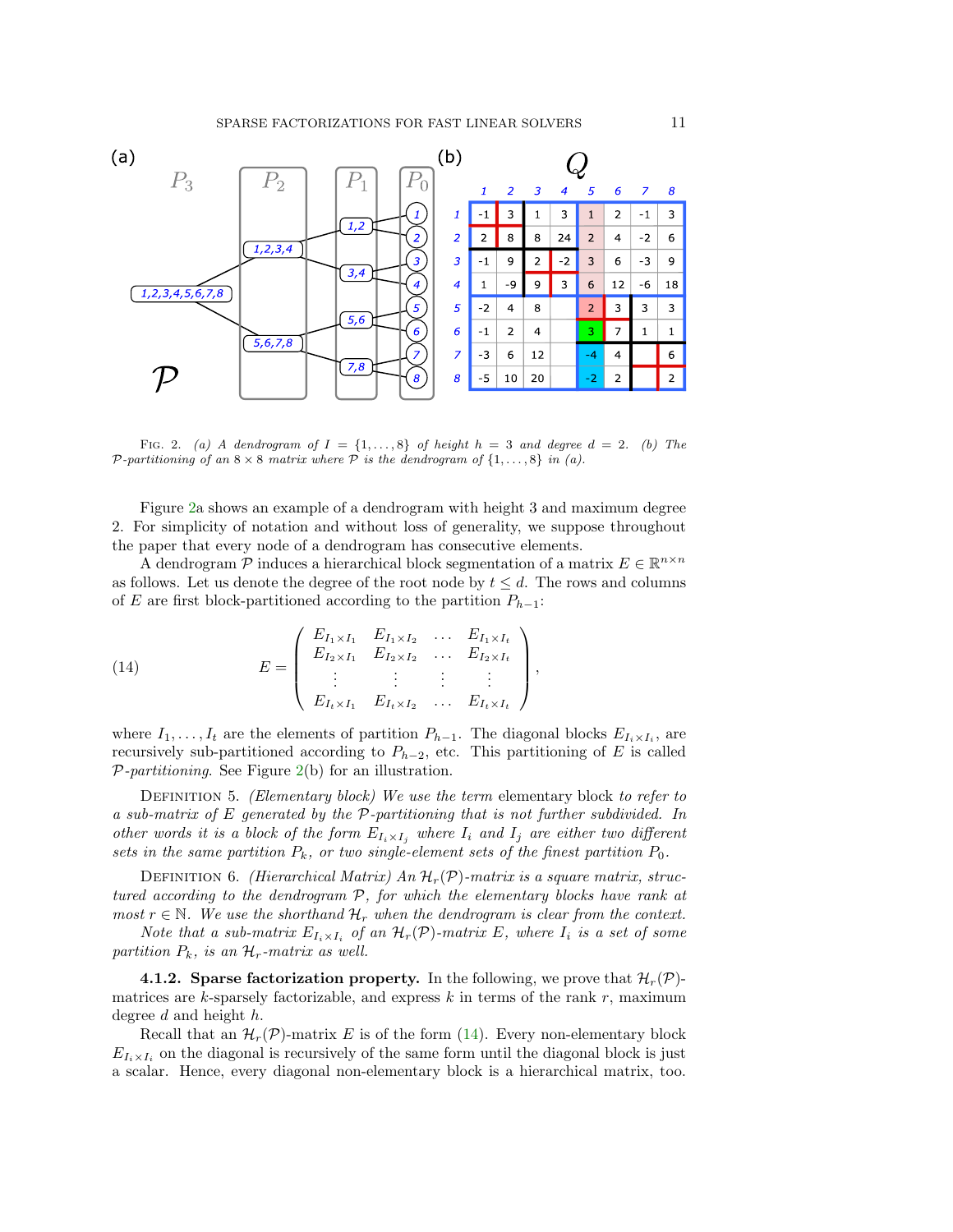Further, note that every column of the full matrix  $E$  is built by concatenating the corresponding columns of the  $E_{I_i \times I_j}$  blocks. For example, the first column of E can be built by stacking up the first columns of  $E_{I_1 \times I_1}, E_{I_2 \times I_1}, \ldots, E_{I_t \times I_1}$ .

We can thus build a k-sparse factorization  $E = CD$  as follows. As every offdiagonal elementary block  $E_{I_i \times I_j}$  has a rank of at most r, there is a matrix  $D_{ij}$ such that the elementary block can be decomposed as  $E_{I_i \times I_j} = C_{ij}D_{ij}$ , where  $C_{ij}$ has at most r columns. Thus, we know how to express all the elements in the offdiagonal blocks using this factorization. Hence, if we knew a sparse decomposition of the diagonal blocks  $E_{I_i \times I_i} = C_{ii}D_{ii}$ , we could assemble the whole matrix E by appropriate concatenation of the matrices  $C_{ij}$ .

To factorize the diagonal blocks we apply this construction recursively. To make the recursion well defined, if the diagonal block E is a scalar (a  $1 \times 1$  matrix), we define  $E = CD$ , where C is an arbitrary nonzero scalar, for instance we take  $C = E$ and take  $D = 1$ . Decomposing the columns of E in this recursive way, we obtain a sparse factorization  $E = CD$ .

We illustrate this for the case  $t = 3$ , hereafter. For each  $i \in \{1, 2, 3\}$ , let each diagonal block  $E_{I_i \times I_i} = C_{ii}D_{ii}$  be a  $k_i$ -sparse decomposition (recursively), and recall that each elementary block  $E_{I_i \times I_j}$   $(i \neq j)$  can be factorized as  $E_{I_i \times I_j} = C_{ij}D_{ij}$ . Then a  $k$ -sparse factorization of  $E$  is given by:

$$
E = \underbrace{\begin{pmatrix} C_{11} & C_{12} & C_{13} & & & & \\ 0 & C_{22} & C_{21} & C_{23} & & \\ & & & C_{33} & C_{31} & C_{32} \end{pmatrix}}_{C} \underbrace{\begin{pmatrix} D_{11} & 0 & 0 \\ 0 & D_{12} & 0 \\ 0 & 0 & D_{13} \\ D_{21} & 0 & 0 \\ 0 & 0 & D_{23} \\ D_{31} & 0 & 0 \\ 0 & 0 & D_{33} \\ D_{32} & 0 \end{pmatrix}}_{D},
$$

where  $C_{11}, C_{22}, C_{33}$  are recursively defined according to the diagonal blocks of E.

Having thus found a possible factorization, the question remains what sparsity,  $k$ , it affords. To answer this question, let us first consider the columns of  $C$  necessary to build the first columns of  $E$ , and the union of their forward overlaps. There are two types of columns in  $C$  needed to build up the first block of columns in  $E$ .

- 1. the columns in the  $(C_{11} \quad 0 \quad 0)^T$  block. Their forward-overlap is  $k_1+r(l-1)$ , where  $k_1$  is the sparsity of the factorization of  $C_1$ , and the  $r(l-1)$  term accounts for the overlap with the  $(l-1)$  r-column matrices  $C_{12}$  and  $C_{13}$ .
- 2. The columns in the blocks  $(0 \quad C_{21} \quad 0)^T$  and  $(0 \quad 0 \quad C_{31})^T$ . Their forward overlap is  $r(l-1)$  at most.

As this argument holds for any column of E, the factorization  $E = CD$  is k-sparse for  $k = \max_i k_i + r(l-1)$ , where  $k_i$  is determined recursively from the decomposition of the diagonal block  $E_{I_i \times I_i}$ . Unravelling the recursion over all h levels, we find that  $k = r d(d-1)(h+1)$ , where d is the maximal degree of the dendrogram, as before.

Throughout the paper, in a k-sparse factorization  $E = CD$  of an  $\mathcal{H}_r(\mathcal{P})$ -matrix, the matrix  $C$  is supposed to be of the generic form  $(15)$ , for an accordingly determined degree d. We will call this type of matrix a C-matrix. In the Appendix we prove that the number p of columns of C in the recursive construction in  $(15)$  is bounded by

<span id="page-11-0"></span>(15)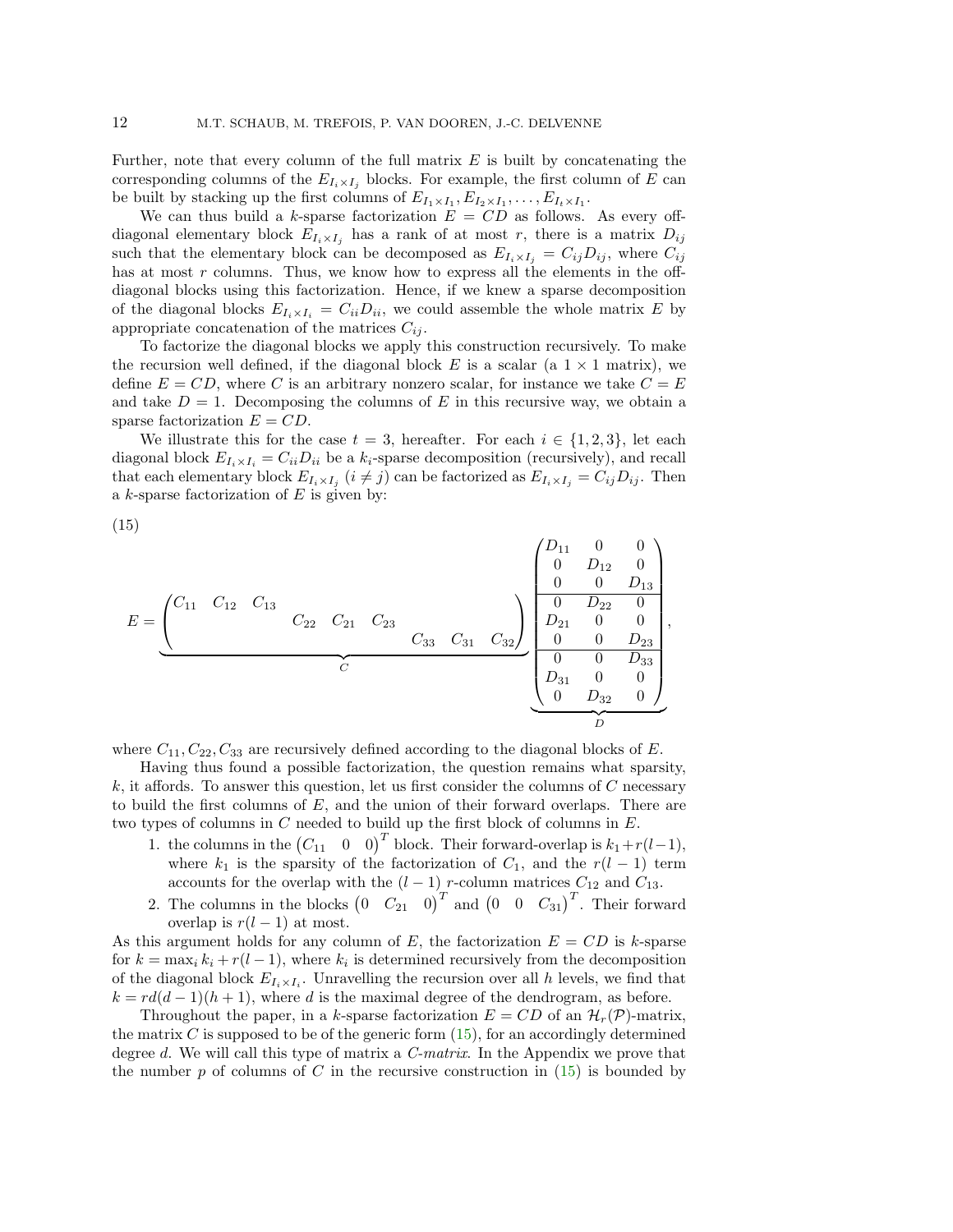$p \leq r d^2 n$ .

<span id="page-12-0"></span>We formalize the above findings in the following theorem.

THEOREM 7. Let  $E \in \mathbb{R}^{n \times n}$  be an  $\mathcal{H}_r(\mathcal{P})$ -matrix with a dendrogram  $\mathcal P$  of height h and maximum degree d. Then, there are matrices  $C \in \mathbb{R}^{n \times p}$  and  $D \in \mathbb{R}^{p \times n}$  such that  $p \leq rd^2n$  and the factorization  $E = CD$  is k-sparse for  $k = rd(d-1)(h+1)$ .

4.2. Semiseparable matrices. Another important matrix class which has received much attention in the literature are semi-separable matrices, whose inverses are given by tridiagonal matrices [\[27,](#page-19-1) [28\]](#page-19-2) and thus can be solved in linear time.

DEFINITION 8. [\[26\]](#page-19-4) An  $n \times n$  matrix E is called  $(p,q)$ -semiseparable if the following relations are satisfied:

$$
rank(E(1:i+q-1,i:n)) \leq q
$$
 and  $rank(E(i:n,1:i+p-1)) \leq p$ 

for all feasible  $1 \leq i \leq n$ .

<span id="page-12-2"></span>THEOREM 9. An  $n \times n$  matrix that is  $(p,q)$ -semiseparable is an  $\mathcal{H}_r(\mathcal{P})$ -matrix where  $r = \max\{p, q\}$  and P is a binary dendrogram.

The proof is given in the appendix. It follows directly that semi-separable matrices are k-sparsely factorizable, too. We note that, due to their remarkable structural properties, algorithms solving semiseparable systems in linear time are well known in the literature [\[27,](#page-19-1) [28\]](#page-19-2).

4.3. Reduced incidence matrices of trees and their inverse. In what follows, we define a reduced incidence matrix of a tree, and show that it is k-sparsely factorizable as it is an  $\mathcal{H}_1(\mathcal{P})$ -matrix where  $\mathcal P$  is a binary dendrogram  $(d = 2)$ . We remark that, to the best of our knowlege, this connection between hierarchical matrices and incidence matrices of trees has no been reported in the literature so far. The importance of this observation arises in the context of Laplacian systems, as we will see in a later section.

We first give the definitions of an incidence matrix of a graph and of a reduced incidence matrix of a tree.

DEFINITION 10 (Incidence matrix, reduced incidence matrix). Let  $G$  be a positively weighted undirected graph on n nodes and m edges with an arbitrary direction chosen for each edge. An incidence matrix  $B \in \mathbb{R}^{n \times m}$  of G is a node-by-edge matrix such that given an edge  $e_i$  of G from node  $i_1$  to node  $i_2$  with weight  $w_i$ , the ith column such that given an eage  $e_i$  of G from node  $i_1$  to node  $i_2$  with weight  $w_i$ , the tilt column<br>of B takes value  $-\sqrt{w_i}$  at the source node  $i_1$ , value  $\sqrt{w_i}$  at the target node  $i_2$  and value 0 at any other node.

A reduced incidence matrix of a graph G is an incidence matrix of G from which one row has been removed.

To reveal the hierarchical structure in the reduced incidence matrix of a tree, one has to recursively split the nodes of the tree in a balanced way. A classic way to do so is provided by the tree-vertex-separator lemma.

LEMMA 11 (Tree Vertex Separator Lemma, [\[5,](#page-18-14) [14\]](#page-18-15)). For any forest T with  $n \geq 2$ nodes, one can divide  $T$  into two forests both of at most  $2n/3$  nodes, by removing at most one node d, which can be computed in  $\mathcal{O}(n)$  time.

<span id="page-12-1"></span>PROPOSITION 12. A reduced incidence matrix of an n-edge tree is, for some ordering of the nodes and edges, an upper-triangular  $\mathcal{H}_1(\mathcal{P})$ -matrix for a binary dendrogram P with height  $\mathcal{O}(\log n)$ . The inverse of the reduced incidence matrix is, for the same ordering of nodes and edges, also an upper-triangular  $\mathcal{H}_1(\mathcal{P})$ -matrix. The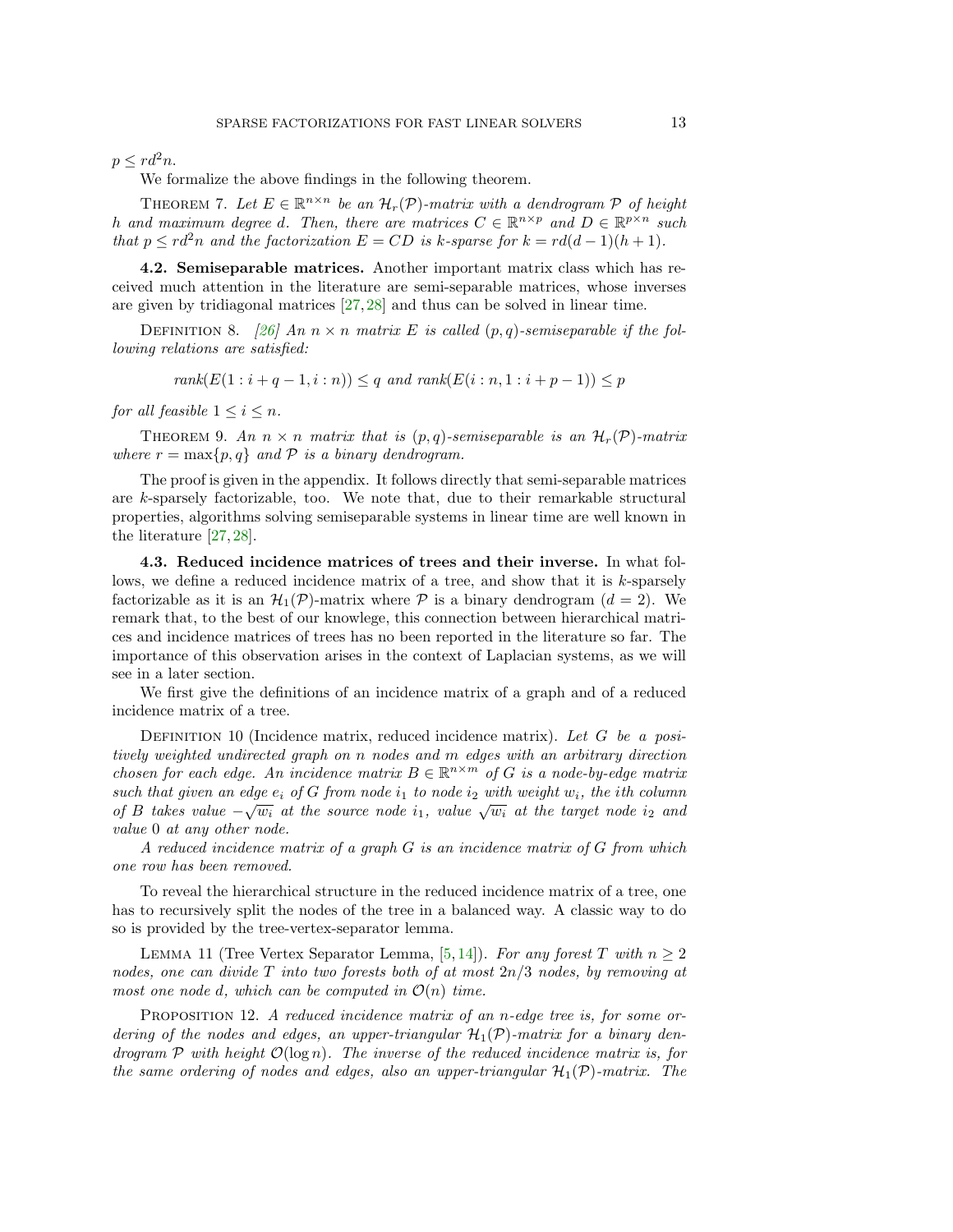dendrogram  $P$  and both hierarchical matrices can be computed in time  $O(n \log n)$ . Thus, a  $\mathcal{O}(\log n)$ -sparse factorization of (the inverse of) such a hierarchical matrix is computable in time  $\mathcal{O}(n \log^2 n)$ .

*Proof.* Note that in this proof we consider T as an undirected tree with root v. A tree T of n nodes has  $n-1$  edges, and hence is described by an  $n$ -by- $(n-1)$  incidence matrix. By convention we assign an arbitrary direction to each edge, encoded by the signs of the entries in the incidence matrix. However, the chosen direction does not play any role for the results in the following. By removing a row from the incidence matrix, we obtain a square reduced incidence matrix of dimension  $n - 1$ .

We now split the tree T into two forests  $T_1$  and  $T_2$  following the procedure of the Tree Vertex Separator Lemma. Each of  $T_1$ ,  $T_2$  will accordingly have no more than  $2n/3$  nodes. We assign the separator node d (if any) to  $T_2$ . We now order the nodes in our reduced incidence matrix in two blocks according to this split:

$$
E = \begin{pmatrix} E_{I_1 \times I_1} & E_{I_1 \times I_2} \\ 0 & E_{I_2 \times I_2} \end{pmatrix},
$$

where  $E_{I_i \times I_i}$  (for  $i = 1, 2$ ) is the reduced incidence matrix of  $T_i$  and  $E_{I_1 \times I_2}$  is a rank-1 matrix with at most one non-zero entry corresponding to the edge linking d to its father. Here, the indices of the edges have been assigned as follows: an edge connecting node  $i$  and  $j$  is indexed by  $j$ , if  $j$  is one step further away from the root than  $i$  (i.e.  $j$  is the 'child' of  $i$ ).

We repeat this argument recursively and thereby create a dendrogram  $P$  on the nodes of T of height  $\mathcal{O}(\log n)$ , and a corresponding upper triangular  $\mathcal{H}_1(\mathcal{P})$ -matrix structure for  $E$ . From the ordering of edges, we see that the *i*th node is always incident to the *i*th edge, thus the diagonal entry of E is  $\pm \sqrt{w_i}$ , making it easily invertible. Indeed, the inverse of  $E$  can be computed recursively as

$$
E^{-1} = \begin{pmatrix} E_{I_1 \times I_1}^{-1} & F \\ 0 & E_{I_2 \times I_2}^{-1} \end{pmatrix},
$$

with  $F = -E_{I_1 \times I_1}^{-1} E_{I_1 \times I_2} E_{I_2 \times I_2}^{-1}$ . Note that we may write  $F = uv^T$  as it is clearly of rank one at most, thus leading to an upper-triangular  $\mathcal{H}_1(\mathcal{P})$ -matrix for  $E^{-1}$  as well. Both for E and  $E^{-1}$ , every of the  $\mathcal{O}(\log n)$  steps of the recursion takes  $\mathcal{O}(n)$ , required to finding the tree vertex separators and (in case of  $E^{-1}$ ) computing u and v, solutions of triangular systems. Therefore we get a total cost of  $\mathcal{O}(n \log n)$ .

Finally, using the procedure outlined above we can decompose  $E^{-1} = CD$ . Using  $E_{I_1 \times I_1}^{-1} = C_{11} D_{11}$  and  $E_{I_2 \times I_2}^{-1} = C_{22} D_{22}$ , we recursively construct:

$$
E^{-1} = \begin{pmatrix} C_{11} & & u \\ & C_{22} & \end{pmatrix} \begin{pmatrix} D_{11} & & \\ & D_{22} & \\ & v^T \end{pmatrix}.
$$

By unfolding this recursion we can see that this leads to a forward-overlap of size  $\mathcal{O}(\log(n))$  in C, and an  $\mathcal{O}(\log(n))$  column-sparse matrix D. Similarly, a  $\mathcal{O}(\log n)$ sparse factorization can be obtained for E.  $\Box$ 

<span id="page-13-0"></span>5. Fast iterative linear solvers on hierarchical systems. To illustrate the usefulness of our results, in the following we showcase two concrete application scenarios in which the above developed theory can be employed.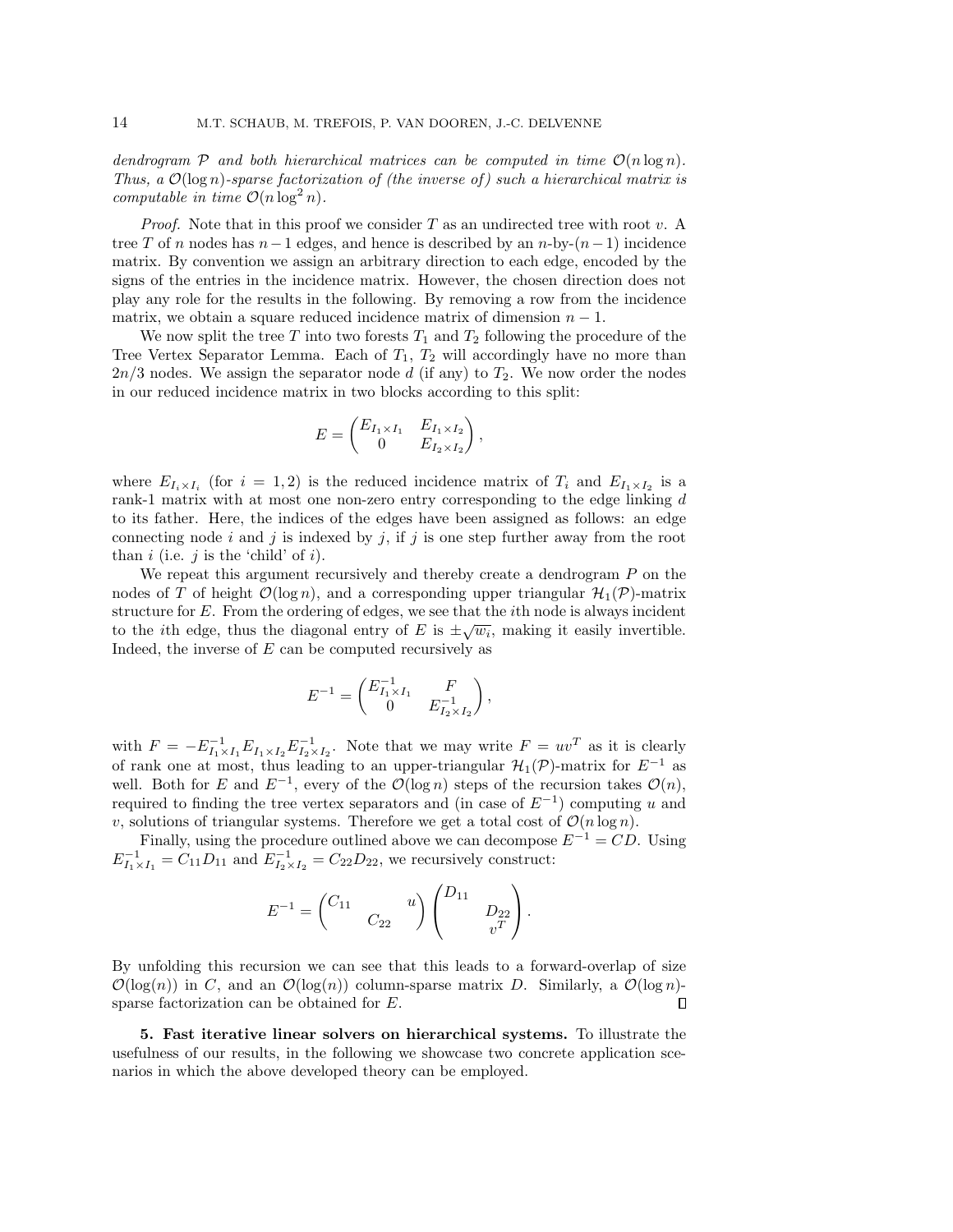5.1. A strategy for solving underdetermined systems. In the following, we focus again on the case of an underdetermined system  $Ax = b$ . We devise a strategy that assumes a decomposition of the *n*-by-*m* full-rank matrix A (with  $n < m$ ) of the form  $A = (E \ F)$ , where E is an invertible  $n \times n$  submatrix of A. In particular, let us consider the case where  $E^{-1}$  is hierarchical. We can then combine Theorem [3](#page-7-0) and the subsequent discussion, and Theorem [7](#page-12-0) to obtain the following result.

<span id="page-14-0"></span>THEOREM 13. Let  $A = (E \ F)$  be an  $n \times m$  matrix with  $n \lt m$ , where  $E \in$  $\mathbb{R}^{n \times n}$  is invertible and  $E^{-1}$  is an  $\mathcal{H}_r(\mathcal{P})$ -matrix with an associated dendrogram  $\mathcal P$  of maximum degree d and height h. Further, let  $F \in \mathbb{R}^{n \times (m-n)}$  be f-column sparse. Then, we can compute an approximation of  $x^* := \arg \min_{s.t. Ax=b} ||x||$  by applying N iterations of the form [\(2\)](#page-3-0), in time

$$
\mathcal{O}(Nfrd^2h + mf^2r^2d^4h^2) + Cost(CD),
$$

where  $Cost(CD)$  is the cost of computing a  $(rd^2(h+1))$ -sparse factorization of  $E^{-1}$ . The number of iterations to gain one order of magnitude on the error is at most  $N_1 = \mathcal{O}(\|E^{-1}F\|_{Frob}^2 + m).$ 

*Proof.* Following Theorem [7,](#page-12-0) let  $E^{-1} = CD$  be a k-sparse factorization with  $k = r d(d-1)(h+1) = \mathcal{O}(r d^2 h)$ . By the second elementary property of the sparse factorization (see Property 2 on page [7\)](#page-6-1), we know that  $C$  is  $k$ -row sparse and that each column of D is k-sparse. A feasible solution to  $Ax = b$  is then given by  $x_0 = (E_0^{-1}b)$ where  $E^{-1}b = CDb$  is computed in  $\mathcal{O}(kn)$  time.

Now, consider the matrix  $Q$  given in  $(11)$ . From our discussion above we know that the columns of Q are a basis of  $null(A)$  and that the matrix Q is  $(kf+1)$ -sparsely factorizable. Let  $Q = CD$  be the  $(kf + 1)$ -sparse factorization given in [\(13\)](#page-8-1). We start from the vector  $x_0$  and iteratively pick a column q of Q and perform an iteration of the form [\(2\)](#page-3-0). Theorem [3](#page-7-0) with  $Q, \tilde{C}$  and  $\tilde{D}$  then shows that the running time is given by

$$
\mathcal{O}(Nfk + mf^2k^2) + Cost(CD).
$$

5.2. Square hierarchical systems. The present technique can be also applied to solve square systems  $Ax = b$ , where A is hierarchical and invertible.

THEOREM 14. The system  $Ay = b$ , where A is an invertible n-by-n  $\mathcal{H}_r(\mathcal{P})$ -matrix with  $P$  a dendrogram of degree d and height h, can be solved iteratively in time

$$
\mathcal{O}(Nrd^2h + nr^2d^4h^2) + Cost(CD),
$$

where N is the number of iterations and  $Cost(CD)$  is the running time needed to compute a k-sparse factorization of A with  $k = rd(d-1)(h+1)$ .

Proof. In section [2.2,](#page-4-0) page [5,](#page-4-0) we explain how to solve an overdetermined system using iterations [\(2\)](#page-3-0). Trivially, we can use the presented method for the square system  $Ay = b$ . Following the notations of Theorem [3,](#page-7-0) here  $Q = A$ ,  $m = n$  and the running time is

$$
\mathcal{O}(Nk + nk^2) + Cost(CD).
$$

We moreover use Theorem [7](#page-12-0) which states  $k = rd(d-1)(h+1)$  to deduce that the running time is

$$
\mathcal{O}(Nrd^2h + nr^2d^4h^2) + Cost(CD).
$$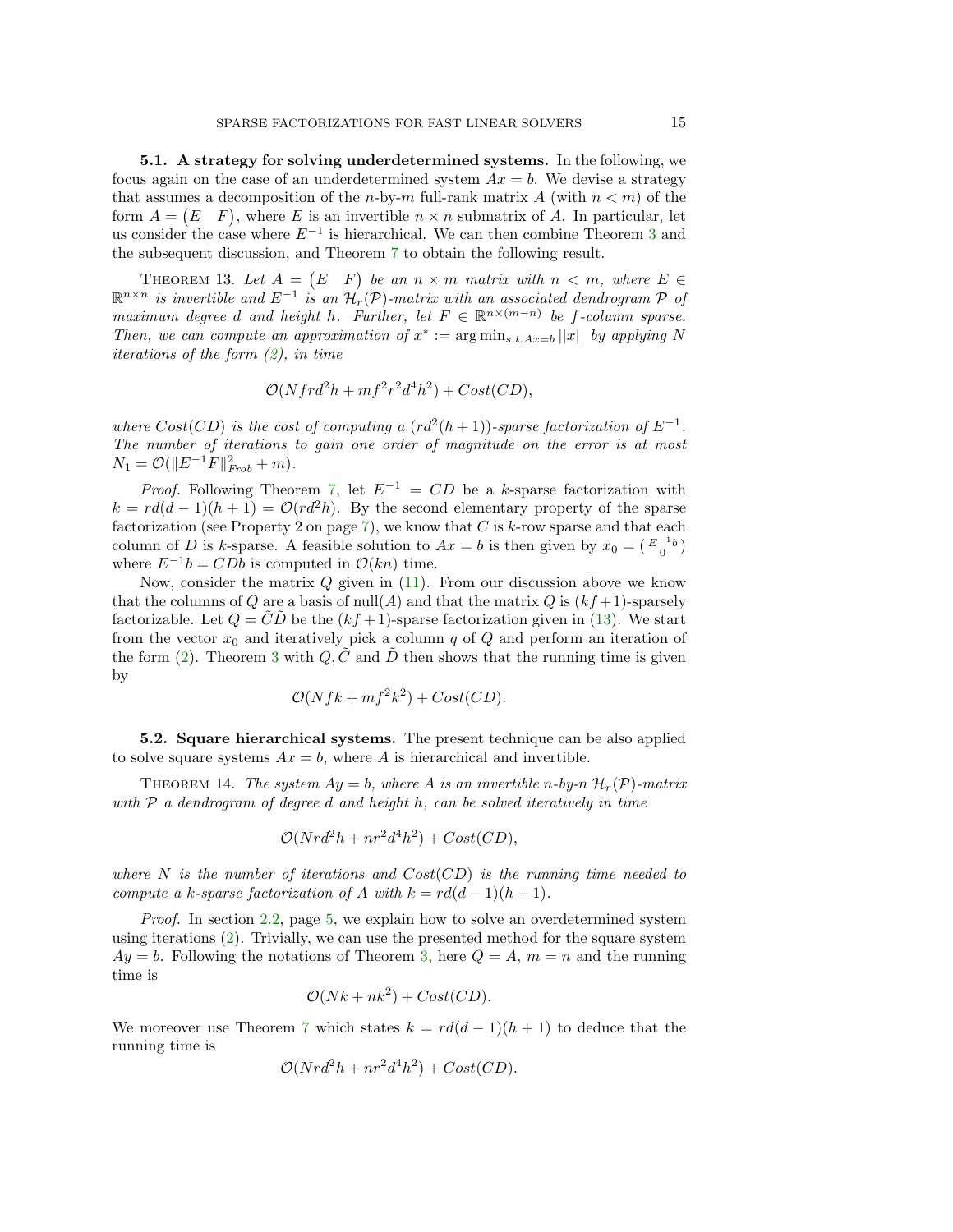In particular, if A is an  $\mathcal{H}_1(\mathcal{P})$ -matrix (rank  $r = 1$ ) with a binary (d = 2) dendrogram  $P$  of height  $h = \mathcal{O}(\log n)$  (e.g., A could be the reduced incidence matrix of a tree), then this running time becomes

$$
\mathcal{O}(N\log n + n\log^2 n),
$$

where we have used Proposition [12](#page-12-1) which states that a sparse factorization of A is computed in time  $\mathcal{O}(n \log^2 n)$ .

As far as we know, this is the best iterative method in terms of cost per iteration  $(\log n)$ . Most standard method would exhibit a cost of  $\mathcal{O}(n)$  per iteration, the cost of a matrix-vector product. However, for solving squared hierarchical systems a direct method exists that solves such a problem in  $\mathcal{O}(n \log^2 n)$  [\[2\]](#page-18-13).

6. Solving Laplacian systems in nearly linear time. In the following we demonstrate how the approach outlined above can be used to solve Laplacian systems.

### <span id="page-15-0"></span>6.1. Minimum norm solution for a system with reduced incidence matrix.

Corollary 15. Let A be a reduced incidence matrix of a connected undirected  $graph on n nodes and m edges. Then, the minimal norm solution  $x^*$  of a compact$ ible system  $Ax = b$  can be computed with relative accuracy  $\epsilon = ||x_t - x^*||/||x^*||$  in  $\mathcal{O}(m \log^2(n) \log \log(n) \log(m\epsilon^{-1}))$  time.

Proof. Note that every edge in the graph corresponds to one column of A, and thus every spanning tree is associated with a submatrix  $E$  which is invertible by construction [\[24\]](#page-18-16). Choosing an invertible (sub-)matrix E such that  $A = (E \ F)$ is therefore equivalent to selecting a spanning tree of  $G$ . We now claim that we can choose E, i.e., choose an appropriate spanning tree, such that  $||E^{-1}F||_{\text{Frob}}^2 =$  $\mathcal{O}(m \log n \log \log n)$ .

For any choice of spanning tree, we define the root as the node whose row has been removed from the incidence matrix A to obtain a reduced incidence matrix. We choose the (arbitrary) orientation on the edges so as to go from root to leaves. We also order the nodes from root to leaves (topological order) and edges so that any edge has the same index as its destination. Let us call the *unweigted, directed* adjacency matrix of this spanning tree  $T_E$ . With the choices made above  $T_E$  is upper triangular. Then we can write  $E = (I - T_E) \sqrt{W_{T_E}}$  where  $W_{T_E}$  is the diagonal matrix weights on the edges.

Using a Neumann series expansion we can see that  $E^{-1} = W_{T_E}^{-1/2}$  $T_E^{-1/2}(I+T_E+T_E^2+$  $T_E^3 + \ldots + T_E^h$ ) where h is the height of the tree. The columns of  $E^{-1}$  encode the paths between root and leaves, with entries given by the (positive) inverse square root of the edge-weights.

Since F is a (reduced) incidence matrix, each column i of  $E^{-1}F$  is the (weighted) difference between two columns of  $E^{-1}$ . In fact, each column i of  $E^{-1}F$  describes the (signed) path in the tree between the extremities of edge  $i$ , on which each edge e has weight  $\sqrt{w_i/w_e}$ . Therefore the squared Frobenius norm of  $E^{-1}F$  is the socalled stretch of the tree in the graph with *inverse* weights, i.e. weight  $w_e^{-1}$  on each edge  $e$  of the graph, as already noticed in  $[15]$ . Using the algorithm in Ref.  $[1]$ we can therefore find a spanning tree with reduced incidence matrix  $E$  such that  $||E^{-1}F||_{\text{Frob}}^2 = \mathcal{O}(m \log n \log \log n)$ , where m is the number of edges in the graph. The incurred computational cost for is  $\mathcal{O}(m \log n \log \log n)$  [\[1\]](#page-18-17).

From Proposition [12,](#page-12-1) it follows that  $E^{-1}$  is an  $\mathcal{H}_1(\mathcal{P})$ -matrix, with is a binary dendrogram  $P$  of height  $h = \mathcal{O}(\log n)$ , and parameters  $r = 1, d = 2$ . A sparse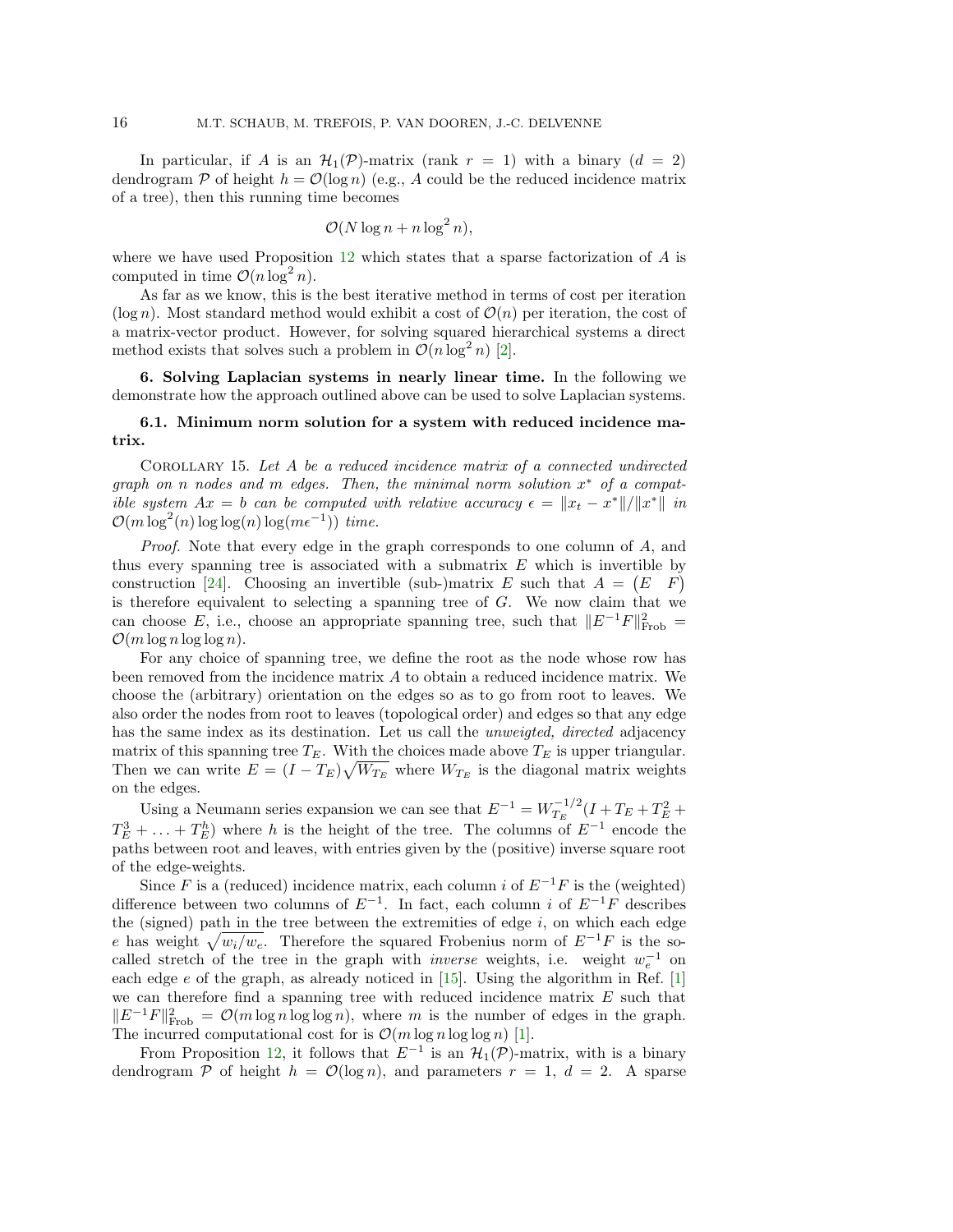decomposition of  $E^{-1}$  can thus be computed in time  $\mathcal{O}(n \log^2 n)$ . Using Theorem [13,](#page-14-0) we can thus compute the minimal norm solution  $x^*$  of  $Ax = b$  in nearly linear time.

More precisely, following Section [3.2.1](#page-8-2) we define  $\kappa = ||E^{-1}F||_{\text{Frob}}^2 + m$ , which is  $\mathcal{O}(m \log n \log \log n)$ . We then find that  $N_1 = \mathcal{O}(\kappa)$  iterations, each of which costs  $k = \mathcal{O}(\log n)$ , suffice to gain one order of magnitude, and the overall cost to achieve a relative accuracy  $\epsilon$  is  $\mathcal{O}(\kappa \log(\kappa \epsilon^{-1}) + mk^2)$ , which in this case reduces to  $\mathcal{O}(m \log^2 n \log \log n \log(m\epsilon^{-1}))$ .

6.2. Solving Laplacian systems. The above corollary provides the critical step in solving a compatible Laplacian system  $L\chi = c$ , where L is the Laplacian of the same graph, as we show now. For a given incidence matrix  $B$  the Laplacian is defined as  $L = BB^T$ , or equivalently as the node-by-node matrix with entries  $L_{ij} = -w_{ij}$  for every edge ij of weight  $w_{ij}$ ,  $L_{ij} = 0$  if i is not adjacent to j, and the weighted degree  $L_{ii} = \sum_{k} w_{ik}$  on diagonal entries. Such a system  $L_{\chi} = c$  can be solved in two steps: 1. solve  $Bx = c$  so that x is in the image of  $B<sup>T</sup>$ ;

2. solve the compatible, overdetermined system  $B^T \chi = x$ .

This strategy of splitting the problem of solving a Laplacian system into 2 parts is in line with the approach followed by Kelner et al. [\[15\]](#page-18-5). However, their algorithm relies on graph-theoretic notions and a specific data structure construction, rather than a matrix decomposition.

Note that the first step in the procedure above is equivalent to finding the minimum-norm solution of  $Bx = c$ . Any solution of  $Bx = c$  is of the form  $x = B^T x + v$ , for some v such that  $Bv = 0$ . This implies that v is orthogonal to  $B<sup>T</sup> \chi$ , and thus  $B<sup>T</sup> \chi + v$  has a norm larger than  $B<sup>T</sup> \chi$ , with the minimum norm solution given by  $v = 0$ . The goal is therefore to solve  $Bx = c$  in the minimum norm sense. Since the columns of  $B$  sum to zero, we can remove an arbitrary row without affecting the solution, i.e., we can 'ground' the system. Let us call A the so-obtained reduced incidence matrix of the graph, and b the vector obtained from  $c$  by removing one entry. Now we have to solve  $Ax = b$ , which can be done efficiently as discussed above.

The second step outlined above then requires finding the solution of a compatible overdetermined system. This can be found by solving the square invertible triangular subsystem  $E^{T} y = x_{E}$  where E is the reduced incidence matrix of the spanning tree used to solve  $Ax = b$  (see the proof of Corollary [15\)](#page-15-0) and  $x<sub>E</sub>$  is the corresponding part of vector x. Solving this triangular system takes  $\mathcal{O}(n)$  time, from leaves to root.

We remark that when solving a semi-definite positive system  $L<sub>X</sub> = c$ , the Lpseudo-norm  $\|\chi\|_{L}^{2} = \chi^{T} L \chi$  is often used as the error norm. Note that all  $\|\chi\|_{L}^{2}$ vanishes only if vector  $\chi$  has identical entries. The relative accuracy of the solution  $\chi$  is accordingly defined as  $\epsilon = ||\chi - \chi^*||_L/||\chi^*||_L$ .

<span id="page-16-0"></span>Putting these pieces together, we obtain the following theorem:

THEOREM 16. Given a Laplacian matrix  $L$  of a connected graph with m edges and a zero-sum vector c, the (compatible) system  $L\chi = c$  can be solved within time  $\mathcal{O}(m \log^2 n \log \log n \log(m\epsilon^{-1}))$  with relative accuracy  $\epsilon$ , as measured in the L-pseudonorm.

*Proof.* From Corollary [15](#page-15-0) we find an approximate solution  $x^* + \Delta x$  to the problem  $Bx = c$ , with  $\|\Delta x\|/\|x^*\| \le \delta$ , in time  $\mathcal{O}(m \log^2 n \log \log n \log(n \delta^{-1}))$ .

We then find the approximate solution  $\chi^* + \Delta \chi$  as  $E^{-T}(x_E^* + \Delta x_E)$ , where  $x_E$ denotes the restriction of the m-dimensional vector  $x$  to the n entries corresponding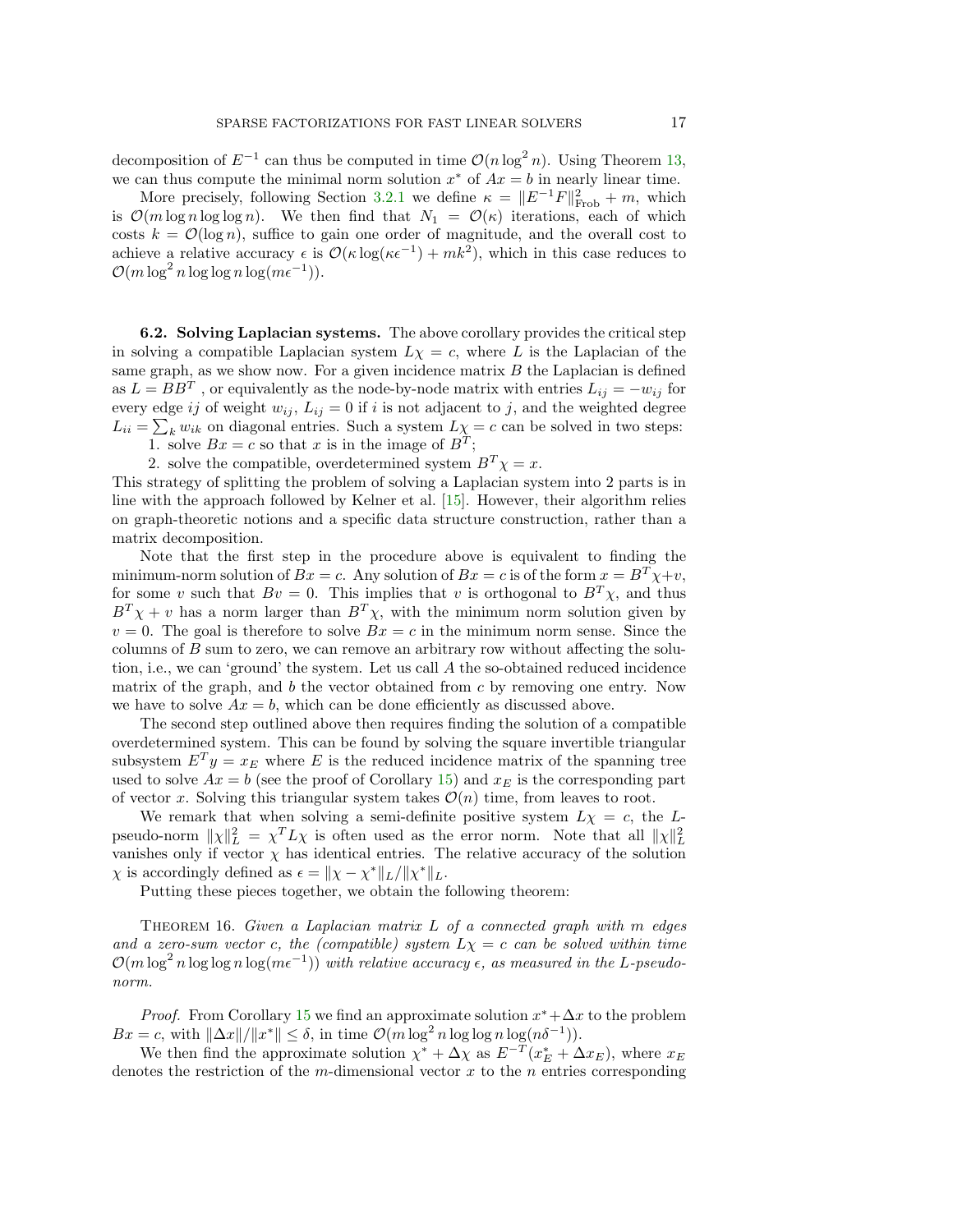to E. The incurred error  $\Delta \chi$  can be bounded, using  $L = BB^T$  and  $B = (E \ F)$ :

$$
(16) \quad \|\Delta \chi\|_{L}^{2} = \|E^{-T}\Delta x_E\|_{L}^{2} = \|(I \quad E^{-1}F)^{T}\Delta x_E\|^{2} \le \mathcal{O}(m \log n \log \log n)\|\Delta x\|^{2}
$$

Moreover the exact solution fulfills  $\|\chi^*\|_L^2 = \|x^*\|^2$  by definition of  $x = B^T \chi$ . Thus, we see that the relative accuracy on x in terms of  $\|.\|_L$  is

$$
\frac{\|\Delta \chi\|_L^2}{\|\chi^*\|_L^2} = \mathcal{O}(m \log n \log \log n) \frac{\|\Delta x\|^2}{\|x^*\|^2}
$$

Therefore we can choose  $\delta^{-1} = \mathcal{O}(\sqrt{m \log n \log \log n}) \epsilon^{-1}$ , for any required accuracy level  $\epsilon$ . The proof is concluded by Corollary [15.](#page-15-0)  $\Box$ 

We remark that the computational complexity of our final algorithm could be reduced further, by using some of the computational techniques discussed in  $[15-17]$  $[15-17]$ , which are beyond the scope of this paper, however. For instance, one could employ a preconditioning to change the norm of  $||E^-1F||$  and thereby obtain a better initial estimate for  $\hat{x}_0$ . Indeed using such a preconditioning recursively, Kelner et al. are able to obtain an algorithm with a total complexity of  $\mathcal{O}(m \log^2 n \log \log n \log \epsilon^{-1})$  [\[15\]](#page-18-5). Note, however, that Kelner et al. [\[15\]](#page-18-5) employ quite different means to establish this result. Instead of a matrix factorization, the core tool invoked is an efficient datastructure which enables fast updates. Our k-sparse matrix factorization approach may thus be seen as an alternative perspective on the problem of solving Laplacian systems.

7. Conclusion. In this paper we have considered the problem of finding the minimum norm vector  $x$  within an affine space, which arises naturally when solving an under- or overdetermined linear system. We have shown that this problem can be solved very efficiently in an iterative manner by choosing the matrix of search directions  $Q = [q_1, \ldots, q_m]$  in an appropriate way. Specifically, if there exists a ksparse matrix factorization of Q, each iterative update of the form  $x_{t+1} = x_t - \frac{x_t^T q_t}{\sigma^T a}$  $\frac{x_t q_i}{q_i^T q_i} q_i$ can be computed in  $\mathcal{O}(k)$  time, enabling us to construct fast algorithm for solving linear systems. The notion of a k-sparse matrix factorization is indeed central to these findings, as it ensures the existence of a computationally efficient update scheme despite the fact that Q might be full, i.e., the search directions are not formed by sparse vectors.

We have shown that some important classes of matrices are k-sparsely factorizable, and in particular that in the case of hierarchical matrices  $k$  does not depend on the size of the matrix, but merely on the depth of the hierarchy. From this, we have deduced an iterative method with fast iterations that approximates the minimal norm solution of underdetermined linear systems. In particular, this approach can be applied when the coefficient matrix is the incidence matrix of a connected graph. This leads naturally to a method to solve Laplacian systems in nearly-linear time. In this context, our work provides a complementary algebraic perspective to the problem of solving Laplacian system, and connects combinatorial and graph-theoretic notions with the problem of finding a k-sparse matrix factorization.

An important direction for future work is to characterise the general class of matrices that can be sparsely factorized in more detail, and see how it can be extended beyond the matrices discussed within the present manuscript. For instance, solvers based on tensor decompositions [\[3,](#page-18-19)[19,](#page-18-20)[21\]](#page-18-21) have been presented in the literature, which assume that the linear system under study has an inherent Kronecker-product [\[3,](#page-18-19) [19\]](#page-18-20)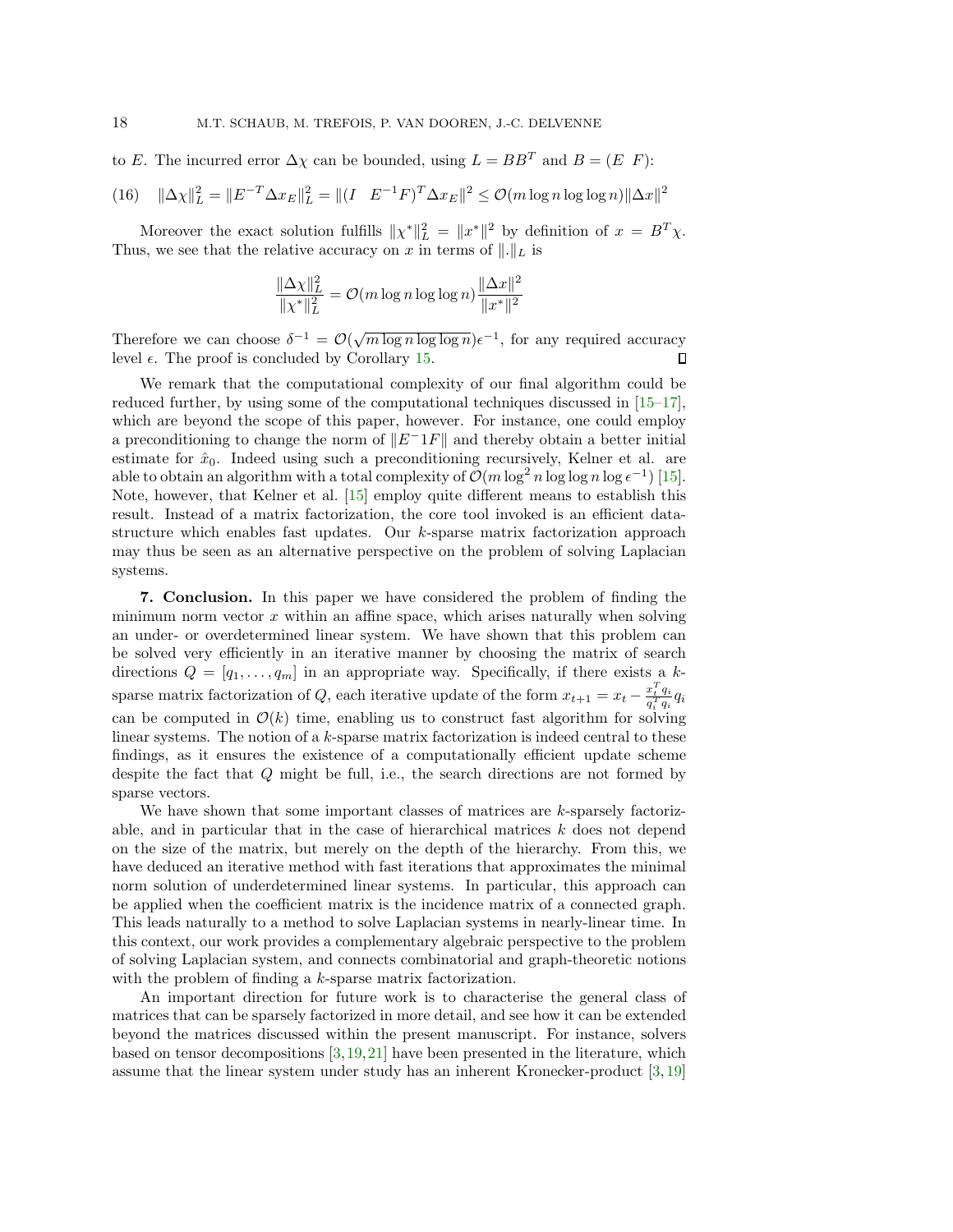or tensor-train [\[21\]](#page-18-21) representation (or at least can be well approximated by such a structure). It would be interesting to investigate in how far these matrix structures are also amenable to a k-sparse factorization.

Other avenues for future work include investigating possible parallelization of the here presented techniques, or combining them with other randomized update schemes [\[9,](#page-18-12) [10\]](#page-18-22) than the here considered randomized Kacmarz updates [\[25\]](#page-19-3). For instance, it would be interesting to see in how far block updates (instead of single coordinate updates), could lead to more efficient iterative algorithms.

### REFERENCES

- <span id="page-18-17"></span>[1] I. ABRAHAM AND O. NEIMAN, Using petal-decompositions to build a low stretch spanning tree, in Proceedings of the forty-fourth annual ACM symposium on Theory of computing, ACM, 2012, pp. 395–406.
- <span id="page-18-13"></span>[2] S. AMBIKASARAN AND E. DARVE, An  $\mathcal{O}(N \log N)$  Fast Direct Solver for Partial Hierarchically Semi-Separable Matrices, Journal of Scientific Computing, 57 (2013), pp. 477–501.
- <span id="page-18-19"></span>[3] J. BALLANI AND L. GRASEDYCK, A projection method to solve linear systems in tensor format, Numerical Linear Algebra with Applications, 20 (2013), pp. 27–43.
- <span id="page-18-10"></span>[4] S. BÖRM, L. GRASEDYCK, AND W. HACKBUSCH, *Introduction to hierarchical matrices with* applications, Engineering Analysis with Boundary Elements, 27 (2003), pp. 405–422.
- <span id="page-18-14"></span>[5] F. R. K. Chung, Separator theorems and their applications, in Algorithms and Combinatorics 9, B. Korte, L. Lovász, and H. J. Prömel, eds., Springer, 1990.
- <span id="page-18-4"></span>[6] M. B. Cohen, R. Kyng, J. W. Pachocki, R. Peng, and A. Rao, Preconditioning in expectation, arXiv:1401.6236, (2014).
- <span id="page-18-0"></span>[7] T. A. Davis, Direct methods for sparse linear systems, vol. 2, Siam, 2006.
- <span id="page-18-1"></span>[8] H. C. ELMAN, *Iterative methods for linear systems*, Large-scale matrix problems and the numerical solution of partial differential equations, 3 (1994), pp. 69–177.
- <span id="page-18-12"></span>[9] R. M. GOWER AND P. RICHTÁRIK, Randomized iterative methods for linear systems, SIAM Journal on Matrix Analysis and Applications, 36 (2015), pp. 1660–1690.
- <span id="page-18-22"></span>[10] R. M. GOWER AND P. RICHTÁRIK, Stochastic dual ascent for solving linear systems, arXiv:1512.06890, (2015).
- <span id="page-18-11"></span>[11] L. GRASEDYCK AND W. HACKBUSCH, Construction and arithmetics of H-matrices, Computing, 70 (2003), pp. 295–334.
- <span id="page-18-8"></span>[12] W. Hackbusch, A sparse matrix arithmetic based on H-matrices. part i: Introduction to Hmatrices, Computing, 62 (1999), pp. 89–108.
- <span id="page-18-9"></span>[13] W. HACKBUSCH, *Hierarchical matrices: Algorithms and analysis*, vol. 49, Springer, 2015.
- <span id="page-18-15"></span>[14] C. Jordan, Sur les assemblages de lignes, J. Reine Angew. Math, 70 (1869), p. 81.
- <span id="page-18-5"></span>[15] J. A. KELNER, L. ORECCHIA, A. SIDFORD, AND Z. A. ZHU, A simple, combinatorial algorithm for solving SDD systems in nearly-linear time, in Proceedings of the forty-fifth annual ACM symposium on Theory of computing, ACM, 2013, pp. 911–920.
- [16] I. KOUTIS, G. L. MILLER, AND R. PENG, Approaching optimality for solving SDD linear systems, in Foundations of Computer Science (FOCS), 2010 51st Annual IEEE Symposium on, IEEE, 2010, pp. 235–244.
- <span id="page-18-18"></span>[17] I. KOUTIS, G. L. MILLER, AND R. PENG, A nearly-m log n time solver for sdd linear systems, in Foundations of Computer Science (FOCS), 2011 IEEE 52nd Annual Symposium on, IEEE, 2011, pp. 590–598.
- <span id="page-18-6"></span>[18] I. KOUTIS, G. L. MILLER, AND R. PENG, A fast solver for a class of linear systems, Communications of the ACM, 55 (2012), pp. 99–107.
- <span id="page-18-20"></span>[19] D. Kressner and C. Tobler, Krylov subspace methods for linear systems with tensor product structure, SIAM journal on matrix analysis and applications, 31 (2010), pp. 1688–1714.
- <span id="page-18-7"></span>[20] Y. T. LEE AND A. SIDFORD, Efficient accelerated coordinate descent methods and faster algorithms for solving linear systems, in Foundations of Computer Science (FOCS), 2013 IEEE 54th Annual Symposium on, IEEE, 2013, pp. 147–156.
- <span id="page-18-21"></span>[21] I. V. OSELEDETS AND S. DOLGOV, Solution of linear systems and matrix inversion in the TT-format, SIAM Journal on Scientific Computing, 34 (2012), pp. A2718–A2739.
- <span id="page-18-2"></span>[22] Y. SAAD, Iterative methods for sparse linear systems, Siam, 2003.
- <span id="page-18-3"></span>[23] D. A. Spielman and S.-H. Teng, Nearly-linear time algorithms for graph partitioning, graph sparsification, and solving linear systems, in Proceedings of the thirty-sixth annual ACM symposium on Theory of computing, ACM, 2004, pp. 81–90.
- <span id="page-18-16"></span>[24] G. Strang, Introduction to applied mathematics, Wellesley-Cambridge Press, Wellesley, MA,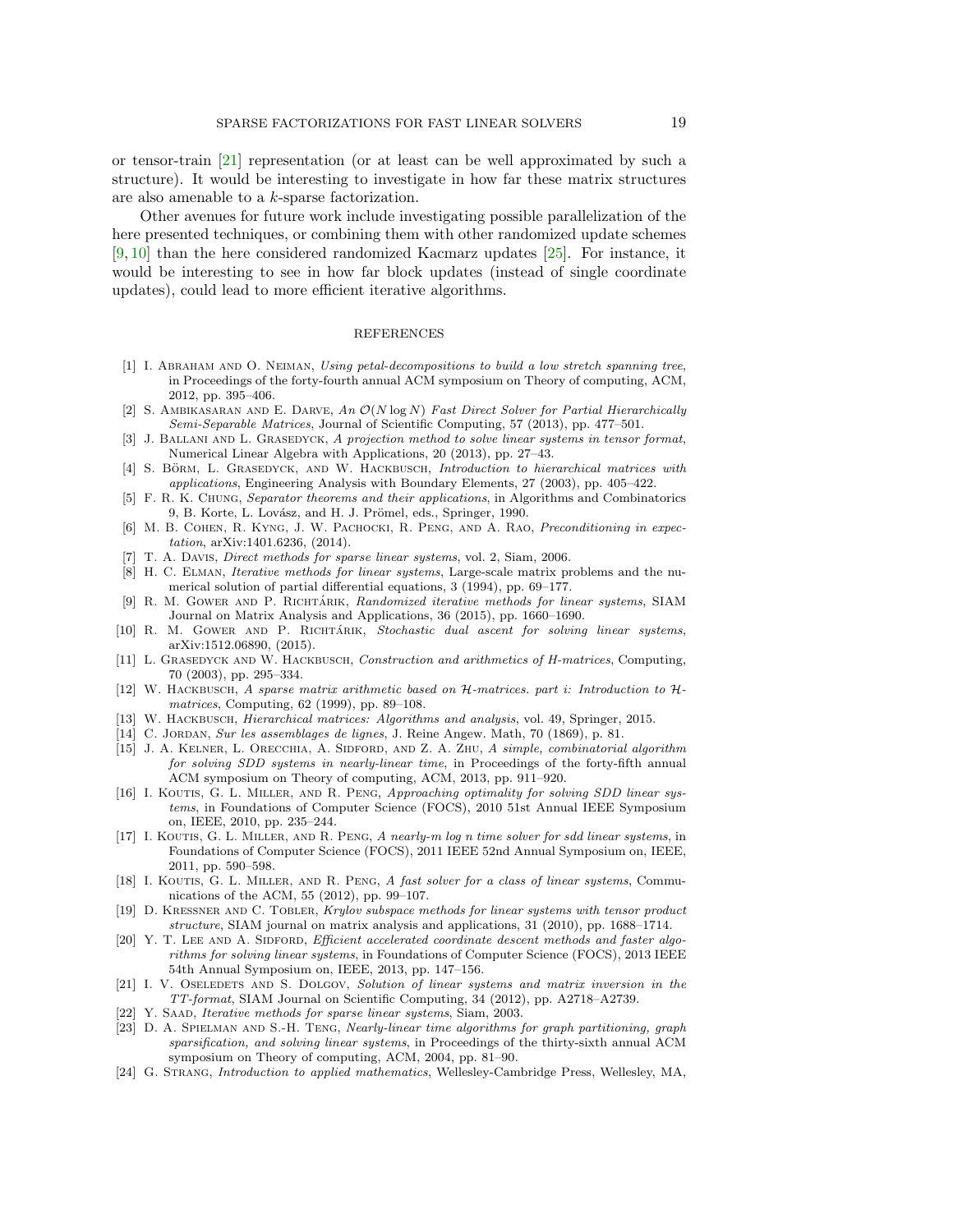1986.

- <span id="page-19-3"></span>[25] T. STROHMER AND R. VERSHYNIN, A randomized Kaczmarz algorithm with exponential convergence, Journal of Fourier Analysis and Applications, 15 (2009), pp. 262–278.
- <span id="page-19-4"></span>[26] R. Vandebril, M. Van Barel, G. Golub, and N. Mastronardi, A bibliography on semiseparable matrices, Calcolo, 42 (2005), pp. 249–270.
- <span id="page-19-1"></span>[27] R. Vandebril, M. Van Barel, and N. Mastronardi, Matrix computations and semiseparable matrices: linear systems, vol. 1, Johns Hopkins University Press, 2007.
- <span id="page-19-2"></span>[28] R. VANDEBRIL, M. VAN BAREL, AND N. MASTRONARDI, Matrix Computations and Semiseparable Matrices: Eigenvalue and Singular Value Methods, vol. 2, Johns Hopkins University Press, 2008.
- <span id="page-19-0"></span>[29] D. M. Young, Iterative solution of large linear systems, Elsevier, 2014.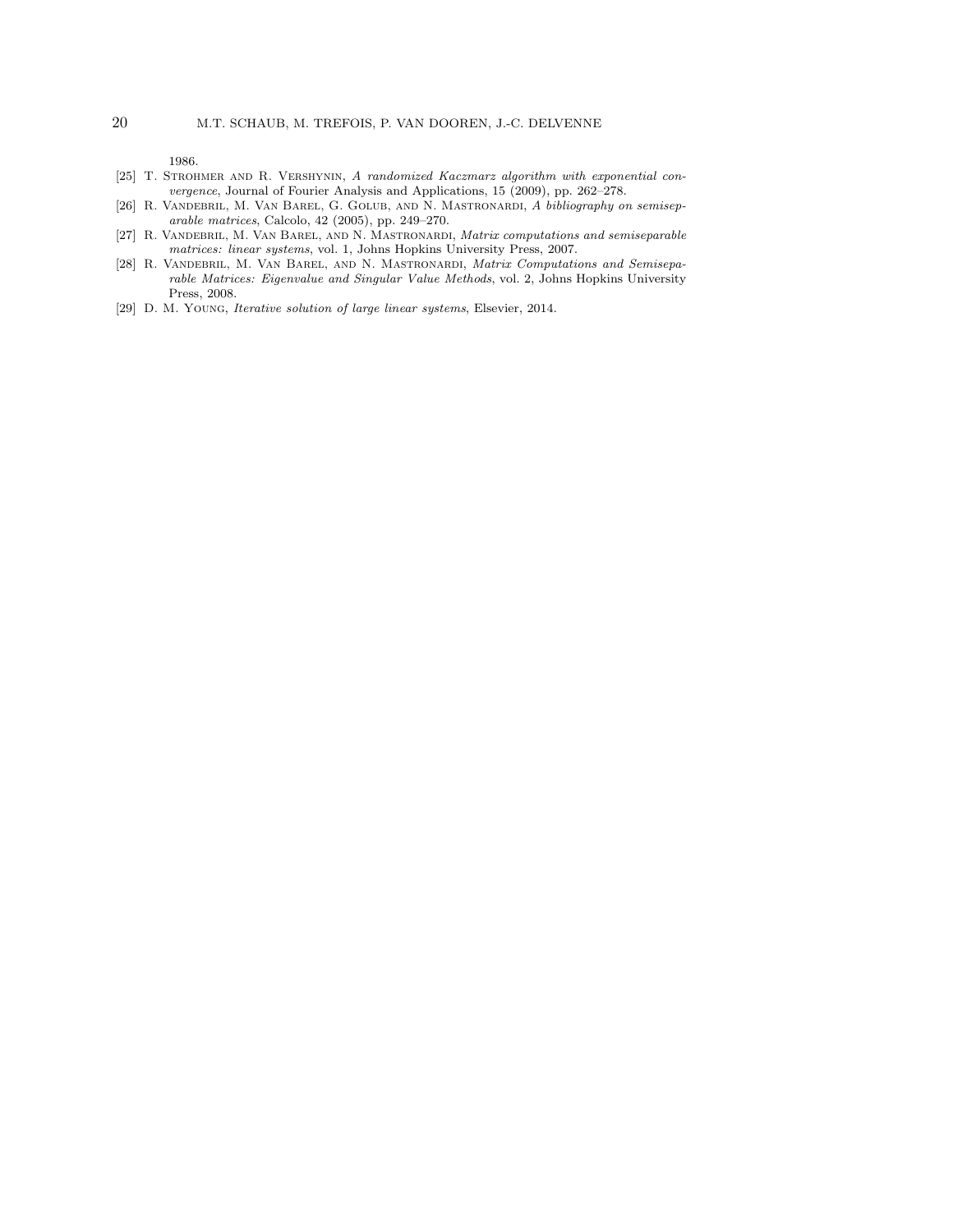# Appendix A. Proof of Theorem [3.](#page-7-0)

THEOREM 17 (Theorem [3\)](#page-7-0). Let  $Q \in \mathbb{R}^{m \times n}$ ,  $C \in \mathbb{R}^{m \times p}$  and  $D \in \mathbb{R}^{p \times n}$  be matrices such that  $Q = CD$  is a k-sparse factorization of Q, and consider iterations of the form [\(2\)](#page-3-0) that start from an arbitrary vector  $x_0 \in \mathbb{R}^m$ . If every  $q_i$  in (2) is a column of Q, then the computational complexity of running  $N$  iterations of  $(2)$  is:

<span id="page-20-0"></span>
$$
\mathcal{O}(Nk + (m+n)k^2).
$$

With the same complexity, we can compute a  $y_N$  such that  $x_N = x_0 + Qy_N$ , where  $x_N$  denotes the vector resulting from the N first iterations.

Proof. Let us first comment on the general strategy for computing fast iterations. Given  $x_t \in \mathbb{R}^m$  and a column  $q_j = Cd_j$  of Q, recall that the next iteration we aim to compute is of the form

(17) 
$$
x_{t+1} = x_t - \frac{x_t^T q_j}{q_j^T q_j} q_j.
$$

In order to get a running time for each iteration not depending on the system size m, we make use of two generating sets of  $\mathbb{R}^m$ . The sets are given by the columns of C, as well as the columns of  $CU^{-T}$ , where U is the  $p \times p$  upper triangular matrix such that  $C^T C = U^T + U$ . Each column of Q has a decomposition in terms of these generating sets with a sparsity governed by  $k$ ; indeed a column  $q_j$  is expressed as  $q_j = Cd_j = CU^{-T}U^{T}d_j$ , where  $d_j$ , a column of D, is k-sparse and  $e_j := U^{T}d_j$  is  $k$ -sparse by definition of the  $k$ -sparse factorisation. Using these sets we can thus express  $x_t$ , with the coefficient vectors  $h_t, g_t$ , defined via the relationships  $x_t = Ch_t$ and  $x_t = CU^{-T}g_t$ . Note that such a vector  $g_t$  is given by  $g_t = U^T h_t$ . Now at each iteration, we only use the vectors  $h_i, g_i, d_j$  and  $e_j$ , and do not need to store the full vector  $x_t$ . In particular the inner-product can be computed as:

$$
x_t^T q_j = h_t^T (C^T C) d_j = h_t^T (U + U^T) d_j
$$
  
= 
$$
(U^T h_t)^T d_j + h_t^T (U^T d_j) = g_t^T d_j + h_t^T e_j.
$$

This can be done in  $\mathcal{O}(k)$  time, as we will show in the following.

In order to establish this key result about the complexity of the inner product, which leads directly to an efficient algorithm for performing our iterative updates, we will proof the following facts.

- **Fact 1** We can compute the matrix U in  $\mathcal{O}(mk^2)$  (which is also the cost of computing  $C^TC$
- **Fact 2** We can compute an *m*-sparse vector  $h_0 \in \mathbb{R}^p$  such that  $x_0 = Ch_0$  in time  $\mathcal{O}(m)$
- **Fact 3** We can compute  $g_0 := U^T h_0$  in time  $\mathcal{O}(mk)$ .
- **Fact 4** The matrix  $U^T D$  can be computed in time  $\mathcal{O}(nk^2)$
- **Fact 5** All the scalar products  $q_i^T q_i$ , where  $q_i$  is a column of Q are computable in time  $\mathcal{O}(nk)$

**Proof of Fact 1** The cost of computing  $C^T C$  can be estimated by the number of scalar additions and multiplications involved. In fact the number of additions is the same as the number of multiplications, so we need only track the number of scalar multiplications. From the elementary properties of the k-sparse factorization, it follows that there are at most  $k$  entries per row. In the course of computing the entries of  $C<sup>T</sup>C$  all the scalar products between the p columns of C will be computed.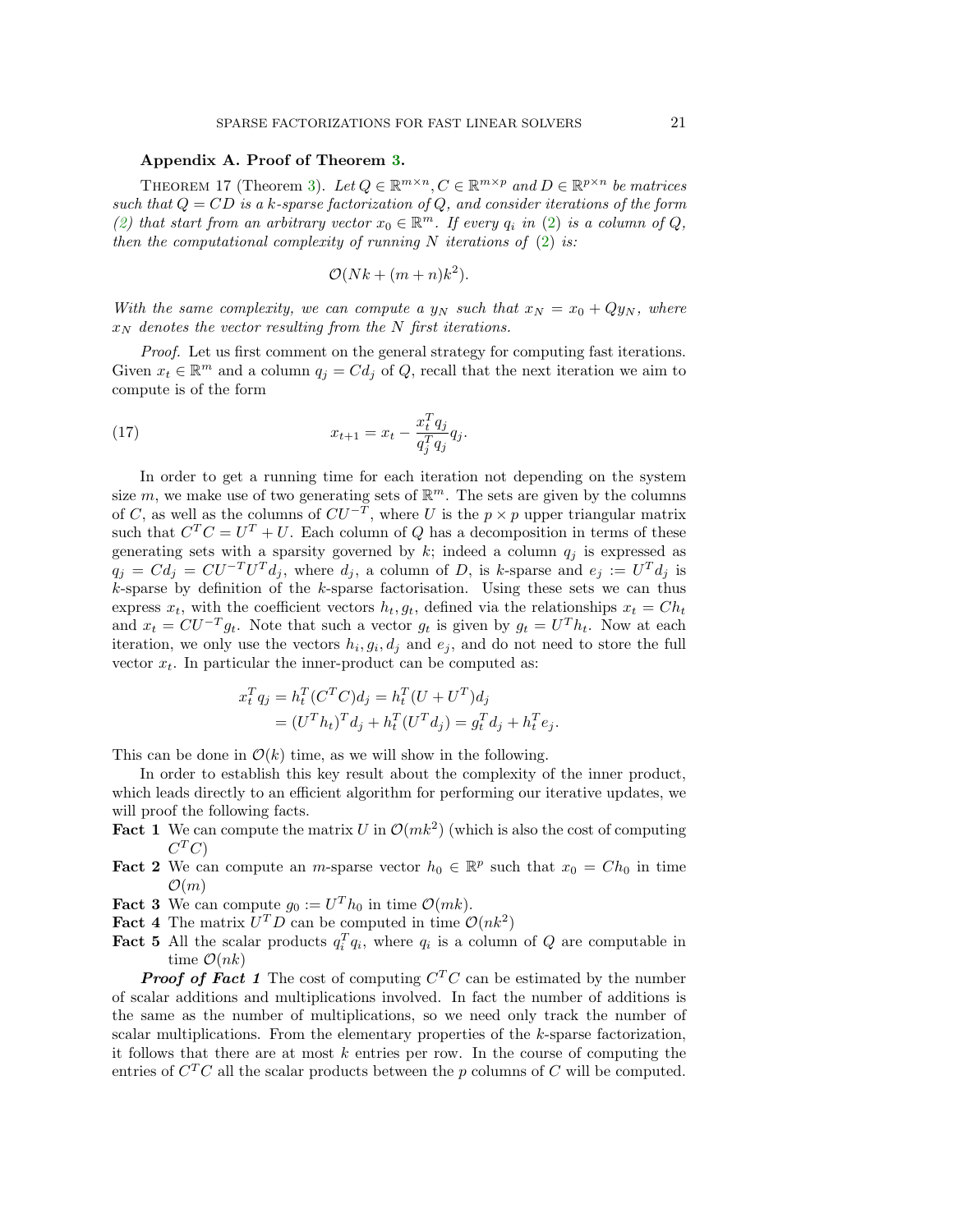Thus we find that every entry of the first row of C will be multiplied with every of the k (or less) entries of first row, which gives  $\mathcal{O}(k^2/2)$  scalar multiplications associated to the entries of the first row. Since every row can be treated similarly, the cost of computing  $C^T C$  is at most  $\mathcal{O}(mk^2)$ .

**Proof of Fact 2** We can assume without loss of generality that the columns of  $C$ contain the canonical basis of  $\mathbb{R}^m$ . To see this, one can set  $\tilde{C} := (I_m \ C) \in \mathbb{R}^{m \times (p+m)}$ and  $\tilde{D} := (0 \quad D^T)^T \in \mathbb{R}^{(p+m)\times n}$ . It then follows that for each column  $\tilde{c}_i$  of  $\tilde{C}$ ,  $|FO(\tilde{c}_i)| \leq k+1$ , that  $\tilde{D}$  is  $(k+1)$ -column sparse and that for each column  $\tilde{d}_j$ ,  $\left|\bigcup_{i\in \text{supp}(\tilde{d}_j)} FO(\tilde{c}_i)\right| \leq k+1$ . Consequently, even though  $\tilde{D}$  has some zero rows, the factorization  $\tilde{C}\tilde{D}$  has all the properties of a  $(k + 1)$ -sparse factorization and we say that  $\tilde{CD}$  is  $(k + 1)$ -sparse. As a consequence, the running time does asymptotically not depend on the choice of the decomposition  $CD$  or  $CD$ . Hence, we can assume without loss of generality that a vector  $h_0 \in \mathbb{R}^p$ , such that  $x_0 = Ch_0$ , can be computed in  $\mathcal{O}(m)$  time.

**Proof of Fact** 3 Denote by U the  $p \times p$  upper triangular matrix such that  $C^{T}C = U^{T} + U$ . Notice that the *i*<sup>th</sup> row of U is  $|FO(c_i)|$ -sparse. Since  $|FO(c_i)| \leq k$ , this implies that the matrix  $U$  is  $k$ -row sparse. Moreover, as each column of  $C$  is assumed to be nonzero, we can deduce that U is invertible. Hence, given  $h_0$ , since  $U^T$  is k-column sparse, we compute the vector  $g_0 := U^T h_0$  in time  $\mathcal{O}(mk)$ .

**Proof of Fact 4** Let  $d_j$  be a column of D, which is k-sparse. Then, since  $Q = CD$ is a k-sparse factorization, the vector  $e_j := U^T d_j$  is k-sparse and is computed in time  $\mathcal{O}(k^2)$ . Consequently, we can compute the matrix product  $U^T D$ , i.e., all vectors  $e_i$  in  $\mathcal{O}(nk^2)$ .

**Proof of Fact 5** We compute any product  $q_i^T q_i$  as:

$$
q_i^T q_i = d_i^T (C^T C) d_i = d_i^T (U + U^T) d_i = (U^T d_i)^T d_i + d_i^T (U^T d_i) = e_i^T d_i + d_i^T e_i.
$$

Since  $e_i$  and  $d_i$  are k-sparse, it takes  $\mathcal{O}(k)$  time to compute  $q_i^T q_i$ , and thus  $\mathcal{O}(nk)$  to compute all the products.

Appendix B. Fast iterative algorithms. Following the analogous reasoning as in the proof of fact 5, we see that

$$
x_i^T q_j = g_i^T d_j + h_i^T e_j
$$

is also computable in  $\mathcal{O}(k)$  time. Hence, we can compute a first iteration of [\(17\)](#page-20-0) efficiently.

In order to make this computational gain available at every iteration, we have to find a way to update  $h_t$  and  $g_t$  in a fast manner, too. Given  $h_t, g_t \in \mathbb{R}^p$  such that  $x_t = Ch_t$  and  $g_t = U^T h_t$  and given  $e_j = U^T d_j$ , the vectors

$$
h_{t+1} := h_t - \frac{x_t^T q_j}{q_j^T q_j} d_j
$$

$$
g_{t+1} = g_t - \frac{x_t^T q_j}{q_j^T q_j} e_j
$$

are such that  $x_{t+1} = Ch_{t+1}$  and  $g_{t+1} = U^T h_{t+1}$ . Moreover, from fact 2 and 3, and the sparsity of  $d_j$ , it follows that the vectors  $h_{t+1}$  and  $g_{t+1}$  are computed in time  $\mathcal{O}(k)$ .

Consequently, at each iteration, we only need the vectors  $h_t, g_t, d_i$  and  $e_i$  in order to compute  $h_{t+1}$  and  $g_{t+1}$ . Note that both  $h_{t+1}$  and  $g_{t+1}$  are required to compute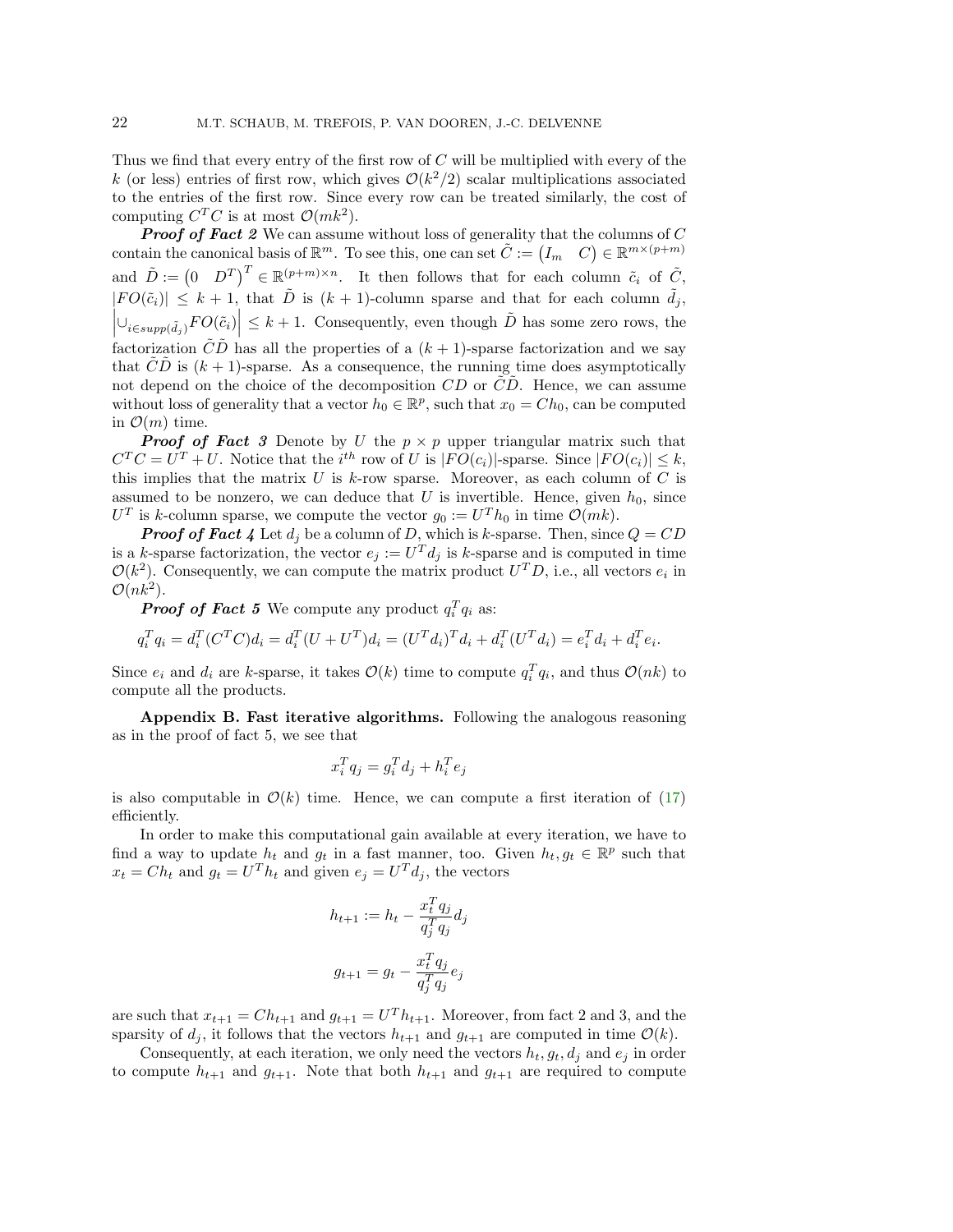the scalar product  $x_{t+1}^T q_j$  (needed in the next iteration) in time  $\mathcal{O}(k)$ . Finally, the approximate solution after N steps,  $x_N$ , is computed from the relation  $x_N = Ch_N$ . This can be done in  $\mathcal{O}(mk)$  time due to the sparsity of C.

Combining these results, it follows that N iterative updates can be performed in time

$$
\mathcal{O}(Nk + pk + (m+n)k^2).
$$

Finally, the computation of  $y_N$  such that  $x_N = x_0 + Qy_N$  can be performed while computing  $x_N$  with the above described method without additional costs. Indeed, start with  $y_0 = 0$ . If the  $(t + 1)^{th}$  iteration is

$$
x_{t+1} = x_t - \frac{x_t^T q_j}{q_j^T q_j} q_j,
$$

then  $y_{t+1}$  corresponds to updating the j<sup>th</sup> entry of  $y_t$  by adding  $-\frac{x_t^T g_j}{gT_a}$  $\frac{x_t q_j}{q_j^T q_j}$ . As the required scalar products are computed for  $x_{t+1}$ , no additional cost is incurred.  $\Box$ 

B.1. Relationships to randomized Kaczmarz and randomized coordinate descent. In the following we discuss how the iterative updates we discuss in Section [2](#page-2-0) can be interpreted from the lens of (randomized) Kacmarz and (randomized) coordinate descent methods.

**B.1.1.** The underdetermined case. We consider finding the minimum norm solution for a consistent linear system  $Ax = B$  where A is an  $n \times m$  matrix with  $m > n$ . As discussed in Section [2,](#page-2-0) given any initial solution  $x<sub>0</sub>$ , this can be achieved by iteratively updating  $x$ , by projecting it onto the hyperplane orthogonal to the vectors  $q_i$ :

<span id="page-22-0"></span>(18) 
$$
x_{t+1} = \left[I - \frac{q_i q_i^T}{q_i^T q_i}\right] x_t = x_t - \frac{x_t^T q_i}{\|q_i\|^2} q_i,
$$

where the update directions  $q_i$  lie within the null-space of A. Stated differently, the matrix  $Q = [q_1, q_2, \ldots]$  fulfils  $AQ = 0$ .

Now we can relate the above to the Kacmarz scheme as follows: Let us denote the row vectors of A by  $a_i^T$   $(i \in 1, \ldots n)$ . One update step according to the Kacmarz scheme is defined as:

<span id="page-22-2"></span>(19) 
$$
x_{t+1} = x_t + \frac{b^i - a_i^T x_t}{a_i^T a_i} a_i,
$$

where  $b^i$  is the *i*-th component of the right hand side.

To see that finding this minimal norm solution via the update [\(18\)](#page-22-0) can indeed be interpreted as Kacmarz update scheme, let us define the augmented  $m \times m$  linear system:

<span id="page-22-1"></span>(20) 
$$
A'x = \begin{pmatrix} A \\ Q^T \end{pmatrix} x = \begin{pmatrix} b \\ 0 \end{pmatrix}.
$$

Note the (unique) solution to this system is indeed the minimum norm solution of  $Ax = b$ .

Let us now consider iteratively solving [\(20\)](#page-22-1) according to the Kacmarz scheme. Since we assumed that we start with an initial condition  $x_0$  that fulfills  $Ax_0 = b$ , the first m equations are automatically fulfilled. Given that the right hand side has to be zero for the  $m - n$  equations for the solution to be of minimum norm, we can easily see that all the updates are indeed of the desired form.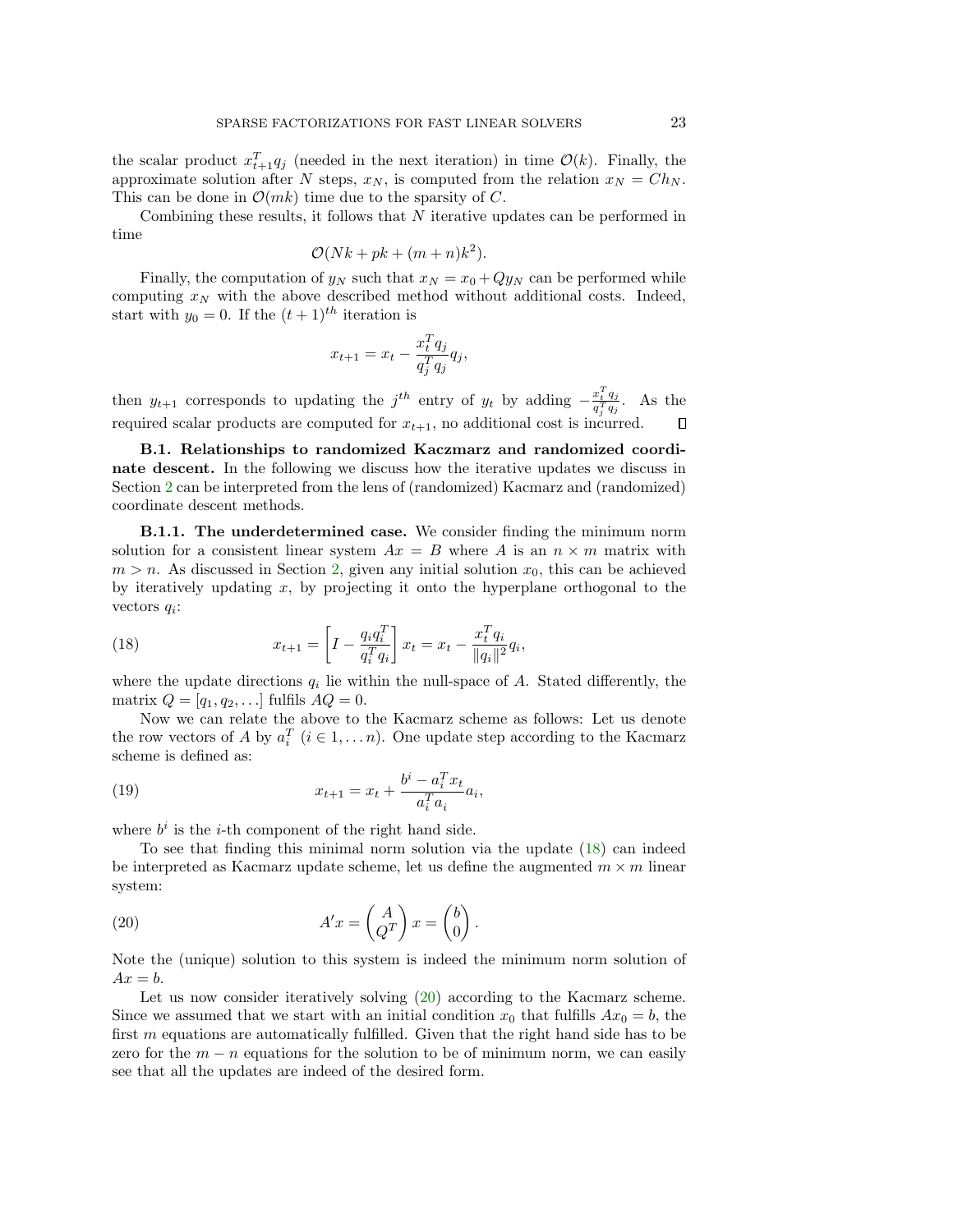Finding a feasible solution  $x_0$ . Let us briefly discuss the scenario that we cannot obtain a feasible solution  $x_0$  in a simple manner, but the matrix  $(A')^T$  in [\(20\)](#page-22-1) is sparsely factorizable. As using our  $k$ -sparse factorization, all inner-products are cheap to compute, we can also compute iterations of the form [\(19\)](#page-22-2) efficiently. In particular, for a compatible square system of the form  $Ax = b$ , where  $A<sup>T</sup>$  is sparsely factorizable (say  $Q = IA^T$  is k-column sparse), we can employ our k-sparse matrix factorization to compute any iteration of the form  $(19)$  in  $\mathcal{O}(k)$  time.

B.1.2. The overdetermined case. In this case we have a system of the form  $Ay = b$  where a is an  $n \times m$  matrix with  $m < n$ . Let us define  $x = Ay - b$  as discussed in Section [2.](#page-2-0) From the analytical solution to the normal equations  $A^T A y = A^T b$ we know that we must have  $A^T x = 0$ . Whence, if we choose  $Q = A$  in our update rule [\(18\)](#page-22-0), this is exactly equivalent to an update of the form [\(19\)](#page-22-2), and can be solved efficiently using our k-sparse matrix factorization.

As discussed by Gower and Richtarik  $[9, 10]$  $[9, 10]$  $[9, 10]$  the dual update in y simply corresponds to coordinate descent:

$$
y_{t+1} = y_t - \frac{(Qy - b)^T q_i}{\|q_i\|^2} e_i,
$$

where  $e_i$  is the *i*th unit vector. Indeed by keeping track of the step sizes  $\alpha_t^*$  =  $(q_i^T x_t/q_i^T q_i)q_i$  we effectively construct  $y^*$  such that  $Qy^* + x_0 = x^*$  in [\(5\)](#page-3-3).

# Appendix C. Semiseparable and hierarchical matrices.

LEMMA 18. The number of columns in C in the recursive construction in  $(15)$  in Section [4.1.1](#page-9-1) is given by  $p \leq rd^2n$ .

*Proof.* By induction on *n*, we prove that  $p \leq rd(d-1)\left(\frac{d}{d-1}n - \frac{1}{d-1}\right)$ .

- 1. If  $n = 2$ , then  $d = 2$  and  $p \leq 4 \leq rd(d-1)\left(\frac{d}{d-1}n \frac{1}{d-1}\right) \leq rd^2n$ .
- 2. If  $n > 2$ , then E is of the form [\(14\)](#page-10-1). Let us denote the size of a diagonal block  $E_{I_i \times I_i}$  by  $n_i$ , so we have  $n = \sum_{i=1}^d n_i$ . Now, from the construction of C we know that  $p \le r(d-1)d + \sum_{i=1}^d p_i$ , where  $p_i$  is the maximum number of columns in the matrix  $C_i$  of  $E_{I_i \times I_i}$   $(1 \leq i \leq d)$ . Consequently, by induction we have

$$
p \le r(d-1)d + r(d-1)d \sum_{i=1}^{d} \left( \frac{d}{d-1} n_i - \frac{1}{d-1} \right)
$$
  
=  $r(d-1)d \left( \frac{d}{d-1} n - \frac{1}{d-1} \right) \le rd^2 n.$ 

THEOREM 19 (Theorem [9\)](#page-12-2). An  $n \times n$  matrix that is  $(p,q)$ -semiseparable is an  $\mathcal{H}_r(\mathcal{P})$ -matrix where  $r = \max\{p, q\}$  and  $\mathcal P$  is a binary dendrogram.

*Proof.* Following the definition, we have  $1 \leq p, q \leq n$  and we assume without loss of generality that  $n \geq 2$ . Now, let E be an  $n \times n$  matrix which is  $(p, q)$ -semiseparable and let  $\{I_1, I_2\}$  be a partition of  $\mathcal{I} = \{1, ..., n\}$  with  $I_1 = \{1, ..., \lfloor \frac{n}{2} \rfloor\}$  and  $I_2 = \mathcal{I} \setminus I_1$ . Consider an integer  $i_1 \in \mathcal{I}$  such that  $\lfloor \frac{n}{2} \rfloor - q + 1 \leq i_1 \leq \min\{\lfloor \frac{n}{2} \rfloor, n - q + 1\}.$  Then, the submatrix  $E(1 : i_1 + q - 1, i_1 : n)$  is of rank  $\ell_1 \leq q$  and contains  $E_{I_1 \times I_2}$ .

Similarly, if  $i_2 \in \mathcal{I}$  such that  $\lfloor \frac{n}{2} \rfloor - p + 1 \leq i_2 \leq \min\{\lfloor \frac{n}{2} \rfloor, n - p + 1\}$ , then the submatrix  $E(i_2 : n, 1 : i_2 + p - 1)$  is of rank  $\ell_2 \leq p$  and contains  $E_{I_2 \times I_1}$ . Therefore,